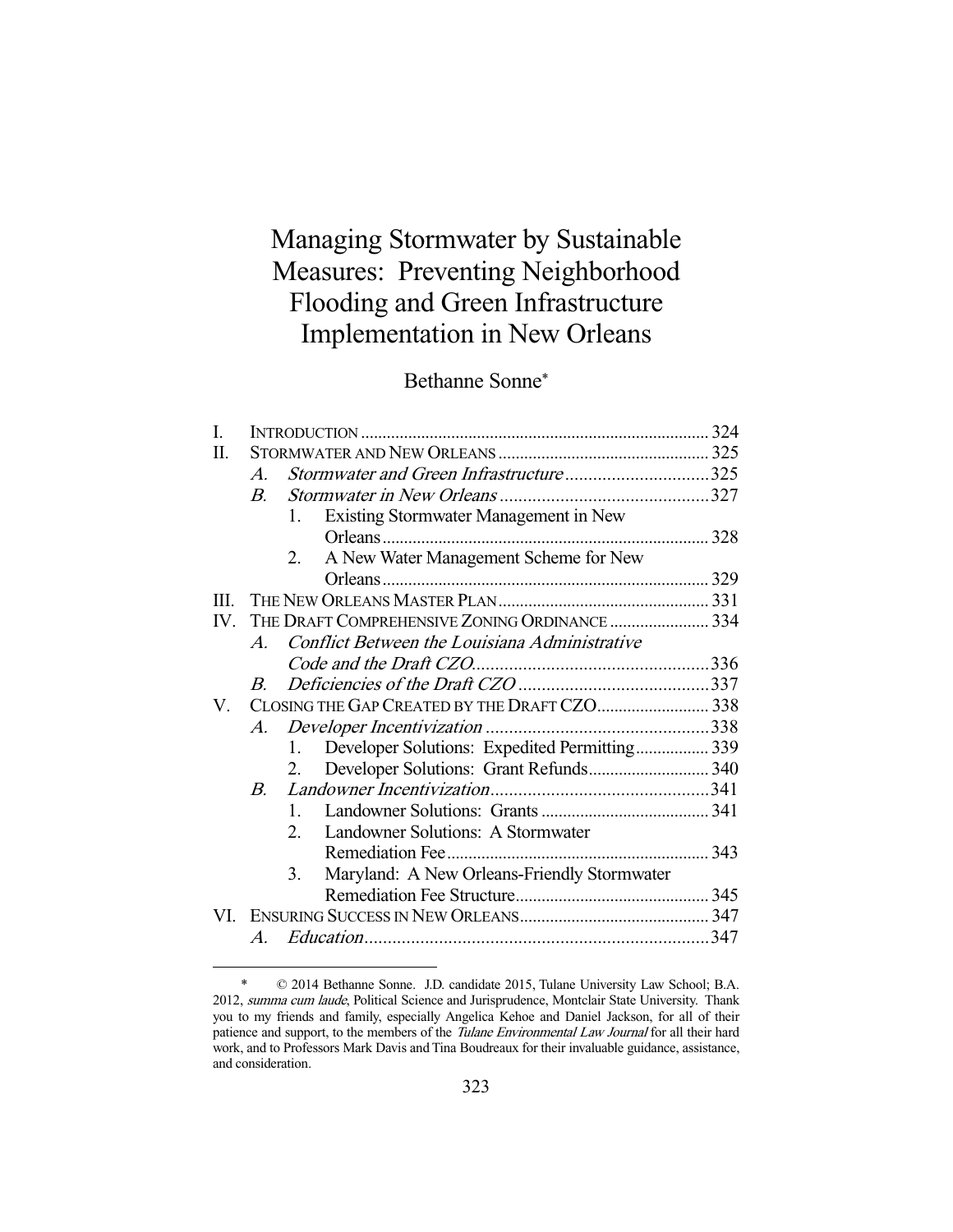## 324 TULANE ENVIRONMENTAL LAW JOURNAL [Vol. 27:323

# I. INTRODUCTION

-

 Stormwater management is a challenge for every community. Improper stormwater management can affect the health of the population as well as its economy. Green infrastructure presents a sustainable and eco-friendly method of stormwater management at both the municipal and private landowner levels. This technology is still quite new, and proper installation of green infrastructure measures is unique to the environment being managed.<sup>1</sup> Several major cities and states—for example, New York, Illinois, Ohio, and Philadelphia—have legislatively embraced green infrastructure implementation as a method for stormwater management.<sup>2</sup> These cities have begun documenting the success of such endeavors, providing a framework for other cities. This Comment identifies some of the current stormwater drainage challenges faced specifically in New Orleans, Louisiana, and creates a potential political and practical roadmap for the implementation of green infrastructure in New Orleans.

 Part II looks at the current state of stormwater management in New Orleans. Part III provides an overview of the city's Master Plan in relation to its commitment to environmentally sound measures and sustainable practices, including the city's outstanding commitment to the Environmental Protection Agency (EPA) to employ green measures in its second modified consent decree. Part IV analyzes the city's draft Comprehensive Zoning Ordinance (CZO), identifying both the employment of green infrastructure in stormwater management as well as the draft CZO's critical failure to address localized flooding holistically. Part V presents viable solutions to address the gaps in stormwater management left by the draft CZO through political and legal measures, including an innovative utility fee structure.<sup>3</sup> Part VI identifies the necessary support efforts required to ensure the overall success of these measures in implementing a comprehensive green infrastructure stormwater management plan.

<sup>1.</sup> See Low Impact Dev. Ctr., Low Impact Development (LID): A Literature Review, EPA 3 (Oct. 2000), http://water.epa.gov/polwaste/green/upload/lid.pdf.

 <sup>2.</sup> A.B. 7058, 2013-2014ASSEMB., REG. SESS. (N.Y. 2013); 415 ILL. COMP. STAT. 56/1-99 (2009); OHIO REV.CODE § 3701.344 (2013); 35 PA.CONS. STAT. § 691.1 (2012).

 <sup>3.</sup> This utility fee structure is based on Maryland's Stormwater Management— Watershed Protection & Restoration Program.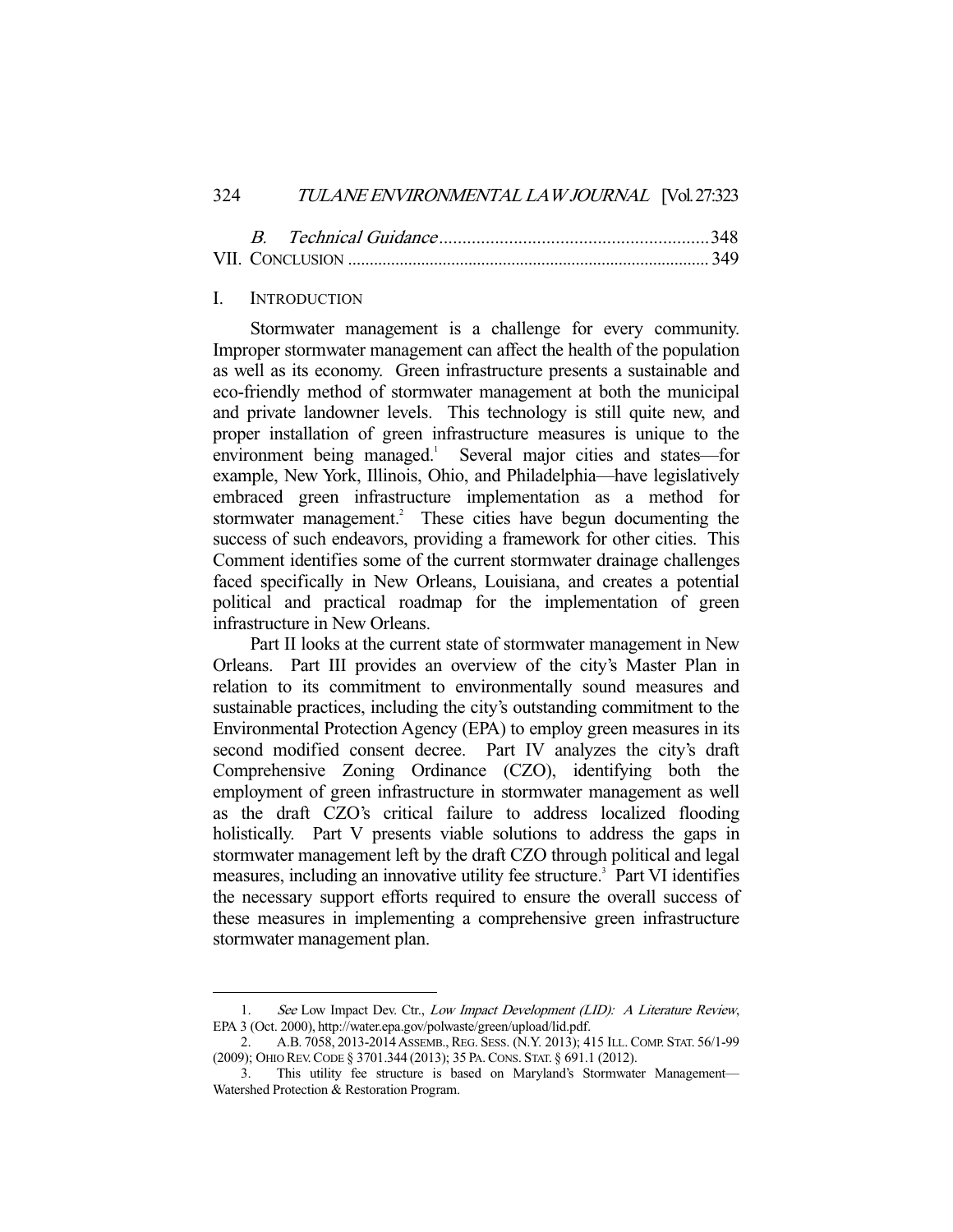#### II. STORMWATER AND NEW ORLEANS

# A. Stormwater and Green Infrastructure

 Stormwater is made up of naturally occurring rainfall that is not absorbed into the ground. In urban areas, stormwater becomes a problem where there are many impervious surfaces, such as buildings and pavement, which do not absorb rain or snowmelt, but instead create a "runoff" effect: water flows quickly over the landscape rather than soaking into soil or being absorbed by plant life.<sup>4</sup> Because stormwater carries with it surface pollutants (such as oil, bacteria, sediment, and pesticides), the runoff often poisons watersheds, rivers, and streams.<sup>5</sup> Frequently, stormwater runoff creates flooding within neighborhoods, making stormwater a serious concern for city planning, public health, and utility management.<sup>6</sup>

 As cities spread out further, urban landscapes increase impervious surface coverage. Consequently, stormwater management has become increasingly important to the well-being of cities and their watersheds.<sup>7</sup> Persistent flooding creates the potential for repetitive damage to property, eventual property loss, increases in insurance rates—both for homes and automobiles—due to flood zones.<sup>8</sup> Retailers may also avoid conducting business in areas where there is known flooding and subsequently higher flood insurance costs.<sup>9</sup> New Orleans participates in the Federal Emergency Management Agency's (FEMA) National Flood Insurance Program (NFIP), which provides federally backed flood insurance protection for property owners.<sup>10</sup> Louisiana has the third most premiums through NFIP, and insurance rates continue to rise.<sup>11</sup> The proper

<sup>4.</sup> Water: After the Storm, EPA, http://water.epa.gov/action/weatherchannel/stormwater. cfm (last updated Sept. 11, 2013).

 <sup>5.</sup> See id.

 <sup>6.</sup> See id.

 <sup>7.</sup> CHRISTOPHER KLOSS & CRYSTAL CALARUSSE, NATURAL RES. DEF. COUNCIL, ROOFTOPS TO RIVERS 4-5 (2006), available at http://www.nrdc.org/water/pollution/rooftops/ rooftops.pdf.

 <sup>8.</sup> See Bernadette J. Visitacion et al., Costs and Benefits of Storm-Water Management: Case Study of the Puget Sound Region, 135 J. URBAN PLAN. & DEV. 150, 154 (2009).

<sup>9.</sup> See Deirdre Fernandes, FEMA's New Flood Map Reaches Deep into City, Bos. GLOBE (Nov. 16, 2013), http://www.bostonglobe.com/business/2013/11/16/fema-new-flood-mapreaches-deep-into-city/gl4gJqCKtBcCFXprN8P7nL/story.html.

<sup>10.</sup> Community Status Book Report: Louisiana, FED. EMERGENCY MGMT. AGENCY, http://www.fema.gov/cis/LA.html (last visited Mar. 22, 2014); About The National Flood Insurance Program: Overview, FLOODSMART.GOV, http://www.floodsmart.gov/floodsmart/pages/ about/nfip\_overview.jsp (last visited Mar. 22, 2014).

 <sup>11.</sup> Jennifer Larino, New Orleans-Area Flood Rates Rise as Congress Considers Flood Fix, NEW ORLEANS CITY BUS. (Nov. 22, 2013, 3:27 PM), http://neworleanscitybusiness.com/blog/ 2013/11/22/flood-rates-rise-as-congress-considers-flood-fix/.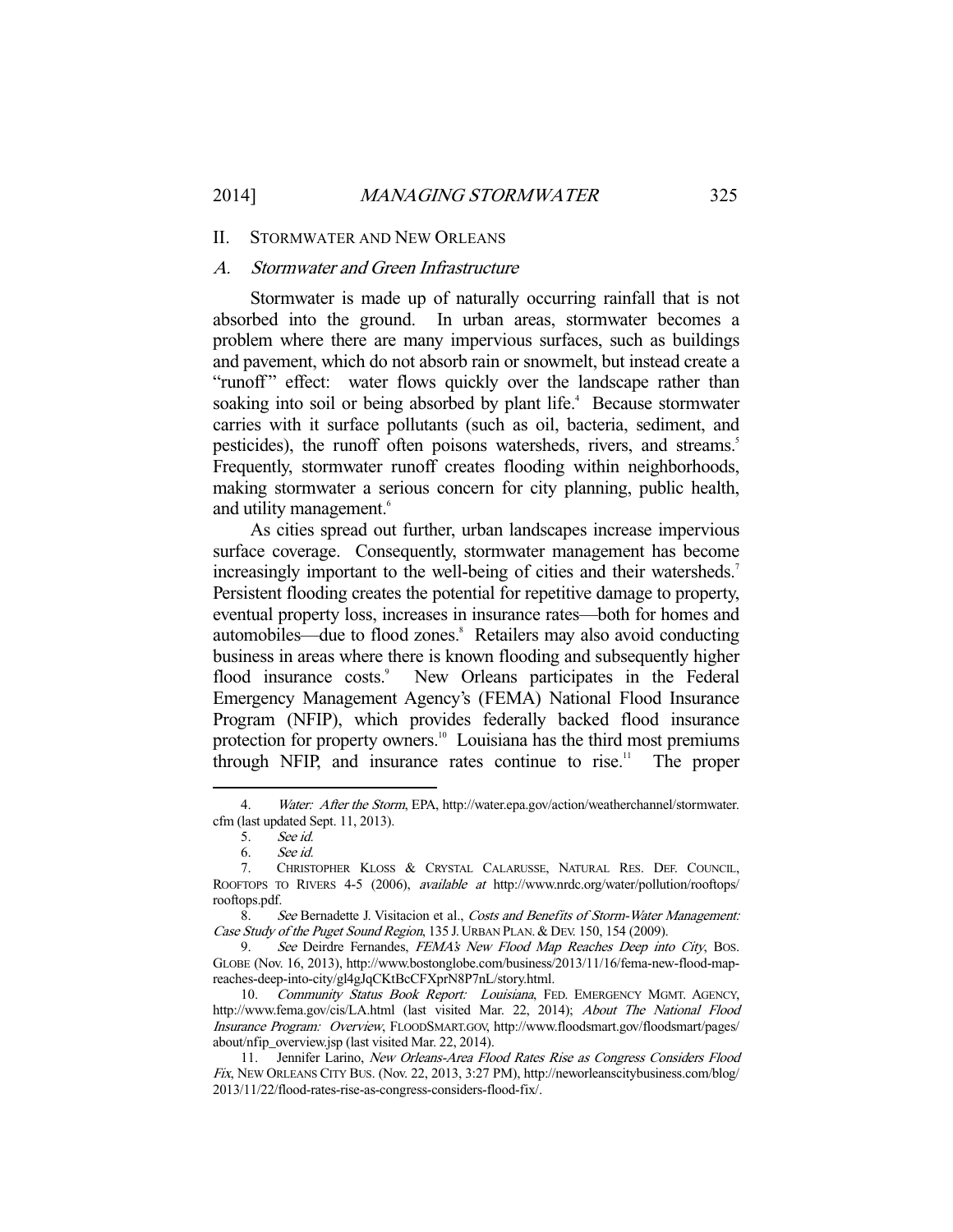management of stormwater can lower insurance rates and increase economic development by creating a friendly landscape for businesses to establish themselves in. $12$ 

 Furthermore, successful stormwater management through green measures can recharge groundwater and alleviate ground subsidence, which is the slow but steady sinking of the ground—along with everything built on it—relative to sea level.<sup>13</sup> Green infrastructure can actually improve the quality of the environment by "cleaning" the stormwater as it enters the ground through the natural root filtration of plant life.14 This eases the level of pollution the watershed experiences, further preserving surrounding fish and wildlife habitats.<sup>15</sup> Another important effect of certain green measures implemented in stormwater management—such as local public rain gardens—is an increased aesthetic to the neighborhood and potentially an increased sense of community in its maintenance efforts and overall enjoyment of green spaces. $16$ 

 Green infrastructure is a "green" method of stormwater management. In this context, "green" indicates methods that employ the use of soil, vegetation, eco-friendly materials, and environmentally natural processes to deal with the absorption of water in a way that does not harm the natural environment. The term "infrastructure" refers to the composition of these different measures that together create a comprehensive method for catching, retaining, and slowing rainwater runoff. These composite measures include downspout disconnection, rainwater harvesting through cisterns and rain barrels, rain gardens, planter boxes, bioswales, green roofs, alleyways and streets, permeable pavement and porous surfaces, urban tree canopy, and land conservation measures, including constructed wetlands.<sup>17</sup>

 <sup>12.</sup> See Anna Killius, Sea Level Rise, Stormwater Management, and the National Flood Insurance Program: How Norfolk's Best Management Practices Can Lower Local Flood Insurance Rates, VA. COASTAL POLICY CLINIC, WILLIAM & MARY LAW SCH. 6-11 (2013), http:// law.wm.edu/academics/programs/jd/electives/clinics/vacoastal/documents/march2014reports/seal evelrise.pdf (showing how stormwater management affects the discount levels of NFIP's Community Rating System—a voluntary incentive program that encourages floodplain management by discounting flood insurance premium rates in direct relation to community action that reduces flood risk).

<sup>13.</sup> Ctr. for Neighborhood Tech., The Value of Green Infrastructure: A Guide to Recognizing Its Economic, Environmental and Social Benefits, AM. RIVERS 22 (2010), http://www.americanrivers.org/wp-content/uploads/2013/09/Value-of-Green-Infrastructure.pdf.

<sup>14.</sup> KLOSS & CALARUSSE, *supra* note 7, at 9.

 <sup>15.</sup> Id.

 <sup>16.</sup> Id. at 10.

 <sup>17.</sup> See What Is Green Infrastructure?, EPA, http://water.epa.gov/infrastructure/green infrastructure/gi\_what.cfm (last updated Jan. 3, 2014).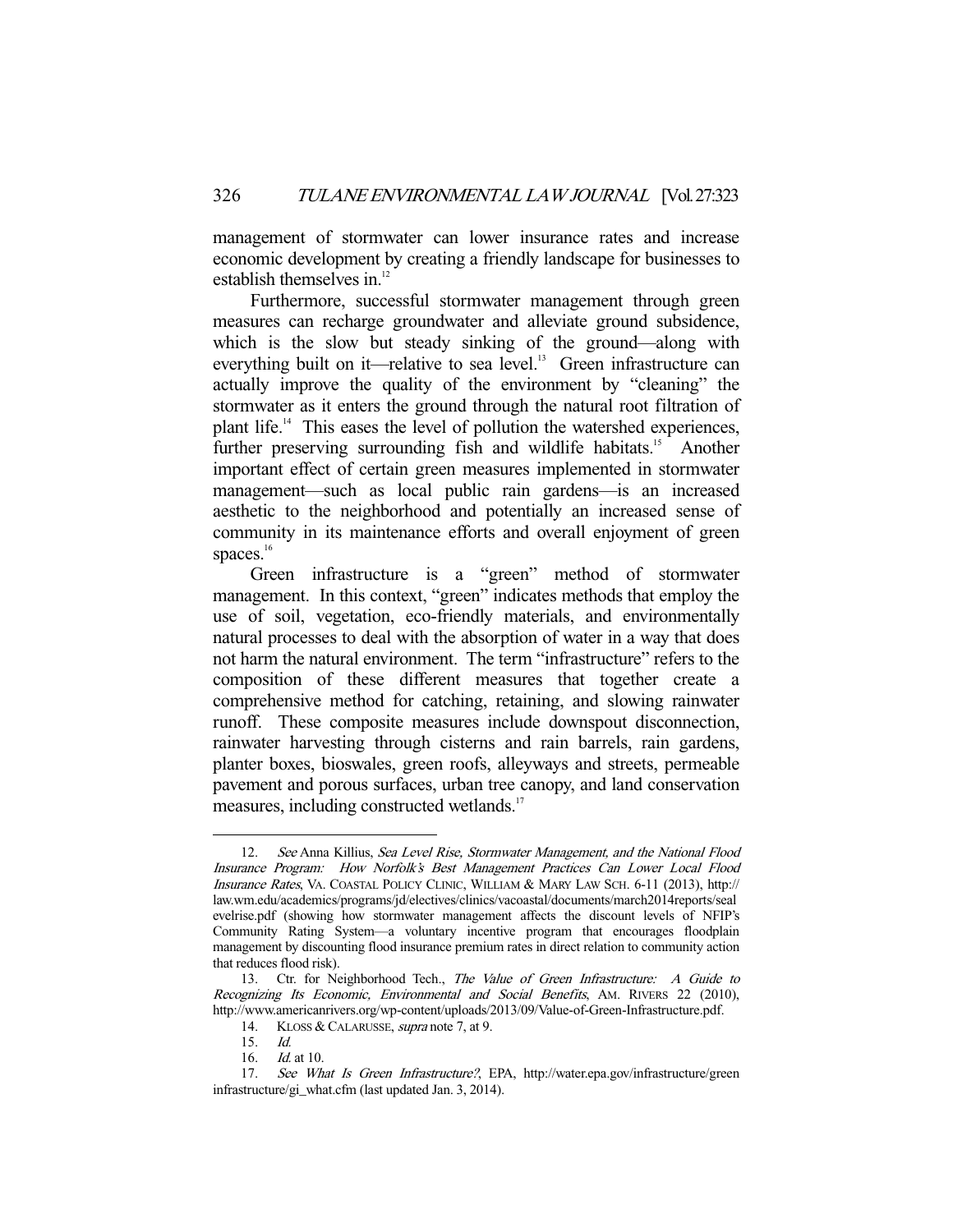These methods comprise a sustainable and environmentally friendly way of dealing with urban stormwater and can be employed at the community or private landowner level. Examples of implementation of these methods are being used in the following cities: Philadelphia (Green City, Clean Waters),<sup>18</sup> Chicago (GO TO 2040),<sup>19</sup> New York City (Green Roof Tax Abatement Program), $^{20}$  and Washington, D.C. (Clean Rivers Project).<sup>21</sup> These major cities have all undertaken the green infrastructure approach to stormwater management, consequently creating new documentation of methods and implementation, creating model policy changes, and documenting the much-needed metrics validating the economic and environmental benefits of their green endeavors.

## B. Stormwater in New Orleans

-

 There are few places in America that understand the challenges of managing flooding better than the city of New Orleans, Louisiana. After being devastated by flooding in 2005 during Hurricane Katrina, the city has taken a hard look at flood prevention from storm events. Working with the United States Army Corps of Engineers and using FEMA funds for research and implementation of flood prevention measures such as levees, floodwalls, and pumps, New Orleans has sought to insulate the region from floods caused by future hurricane events.<sup>22</sup> However, New Orleans residents regularly suffer with local neighborhood flooding due to poor stormwater management.

 <sup>18.</sup> Green City, Clean Waters, PHILA. WATER DEP'T, http://www.phillywatersheds.org/ what\_were\_doing/documents\_and\_data/cso\_long\_term\_control\_plan (last visited Mar. 25, 2014).

 <sup>19.</sup> Chicago's City Hall building has a green rooftop, and on October 7, 2013, Mayor Emanuel announced that \$50 million of current spending on upgrades and improvements to the city's water and sewer infrastructure over the next five years will be dedicated to investments in green stormwater management. Press Release, Office of the Mayor, City of Chicago, Mayor Emanuel To Devote \$50 Million of Water Infrastructure Spending To Improve Stormwater Management in Chicago (Oct. 7, 2013) (on file with author); City Hall's Rooftop Garden, CITY OF CHI., http://www.cityofchicago.org/city/en/depts/dgs/supp\_info/city\_hall\_green\_roof.html (last visited Mar. 25, 2014); see also GO TO 2040: Comprehensive Regional Plan, CHI. METRO. AGENCY FOR PLANNING 95 (Oct. 2010), http://www.cmap.illinois.gov/documents/10180/ 17842/long\_plan\_FINAL\_100610\_web.pdf/1e1ff482-7013-4f5f-90d5-90d395087a53.

 <sup>20.</sup> Green Roofs, N.Y.C. BUILDINGS, http://www.nyc.gov/html/dob/html/sustainability/ green\_roofs.shtml (last visited Mar. 25, 2014).

<sup>21.</sup> Clean Rivers Project, D.C. WATER & SEWER. AUTH., http://www.dcwater.com/clean rivers (last visited Mar. 25, 2014).

<sup>22.</sup> See Mark Schleifstein, Upgraded Metro New Orleans Levees Will Greatly Reduce Flooding, Even in 500-Year Storms, NOLA.COM (Aug. 16, 2013, 6:02 AM), http://www.nola.com/ hurricane/index.ssf/2013/08/upgrated\_metro\_new\_orleans\_lev.html.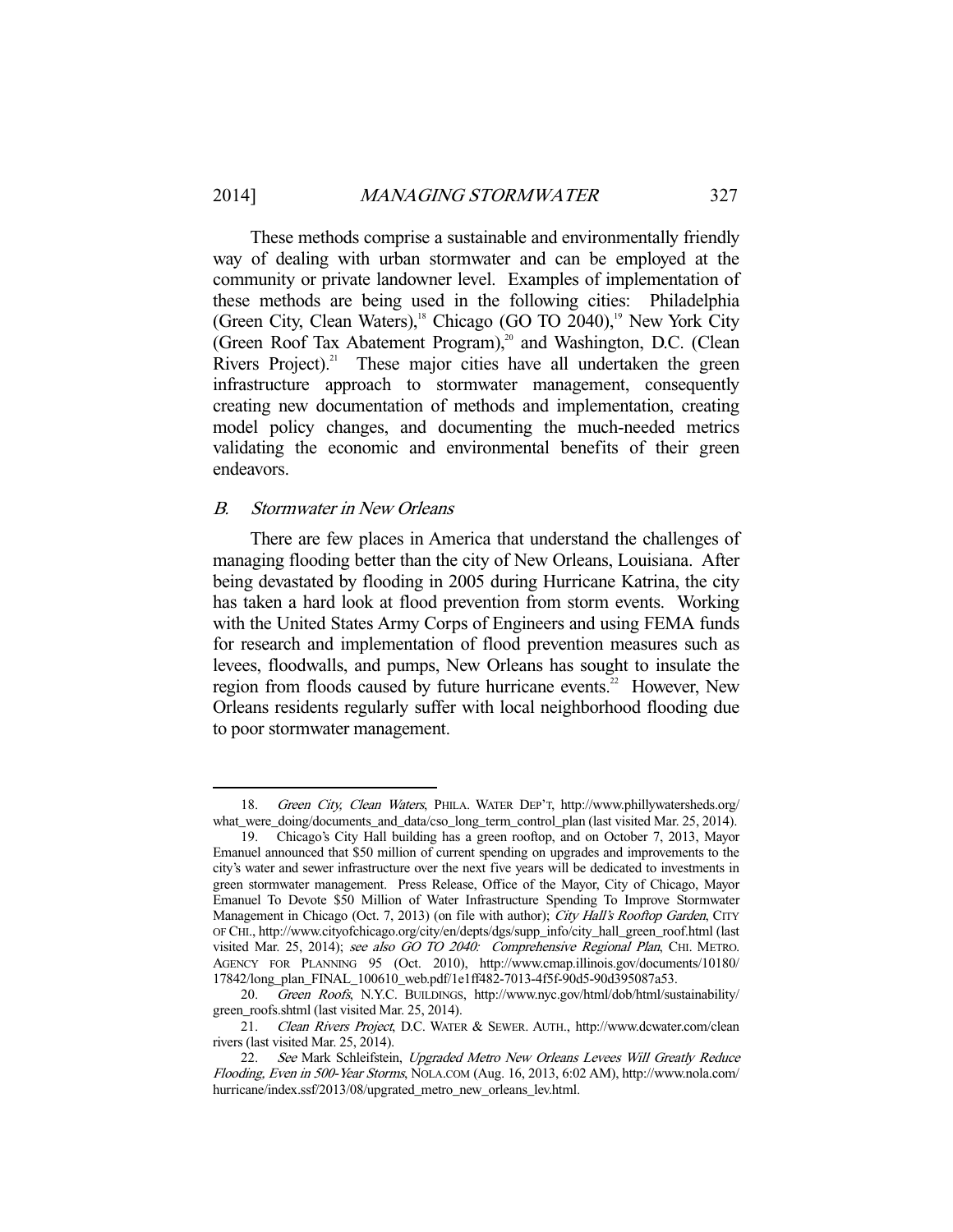#### 1. Existing Stormwater Management in New Orleans

The city of New Orleans is mostly concave<sup>23</sup> and is largely covered with impervious surfaces. Without proper stormwater drainage, those factors are a recipe for localized flooding. Created in 1893, the New Orleans Sewerage & Water Board (S&WB) (originally the Drainage Advisory Board) was established to deal with the drainage in the belowsea-level city.<sup>24</sup> Ever since the establishment of the city's first drainage master plan in 1895, the city has been dealing with stormwater drainage via pumping methods.<sup>25</sup> Large pump stations drain stormwater and groundwater, but to a deleterious effect. Overpumping, the continual pumping of water out of the ground, serves to destabilize local soil and cause subsidence, causing the former marsh and swamp areas the city was built on to sink.<sup>26</sup> The effects of overpumping and subsequent subsidence are clear in the broken foundations, potholes, uneven streets, and, most importantly, extensive damage to the underground sewerage and drainage pipe infrastructure beneath the city's soil.<sup>27</sup>

 The currently fragmented stormwater management regime in place in New Orleans proves to be one of the primary hurdles to implementing any new stormwater management plan. The Department of Public Works (DPW) controls nearly two-thirds of the city's stormwater drainage system, including at least 20,000 catch basins and nearly 1288 miles of the city's over 1500 miles of drainage pipes.<sup>28</sup> The S&WB manages the rest of the drainage structure, including the remaining catch basins and drainage pipes, as well as drainage culverts, canals, and pumps.<sup>29</sup> Smaller pipes (less than thirty-six inches in diameter) are the responsibility of the DPW, while the larger portions of the drainage system fall under S&WB control.<sup>30</sup> Neither the DPW nor the S&WB

 <sup>23.</sup> WAGGONNER & BALL ARCHITECTS, GREATER NEW ORLEANS, INC., GREATER NEW ORLEANS URBAN WATER PLAN: VISION 52 (2013), available at http://issuu.com/wbarchitects/docs/ gno\_urban\_water\_plan\_vision\_2013 ("That is, each house, each neighborhood, and each district in the Urban Water Plan area is situated on the backslope of the [Mississippi] river levee, on a ridge, in a bowl, or in a lowland area.").

<sup>24.</sup> *Id.* at 48.

<sup>25.</sup> *Id.* at 48-49.

<sup>26.</sup> *Id.* at 49-50.<br>27. *Id.* at 50.

*Id.* at 50.

 <sup>28.</sup> Thomas Strategies & New Orleans Citizen Sewer, Water & Drainage Sys. Reform Task Force, Assessing the City & SWBNO Drainage System: Recommendations for Enhancing New Orleans Stormwater Protection, NOLA.COM 5 (Apr. 2012), http://media.nola.com/politics/ other/Stormwater%20Management%20Report%20City%20Water%20Management%20Task%2 0Force%20April%202012.pdf.

 <sup>29.</sup> See id.

 <sup>30.</sup> Id. at 5 n.5.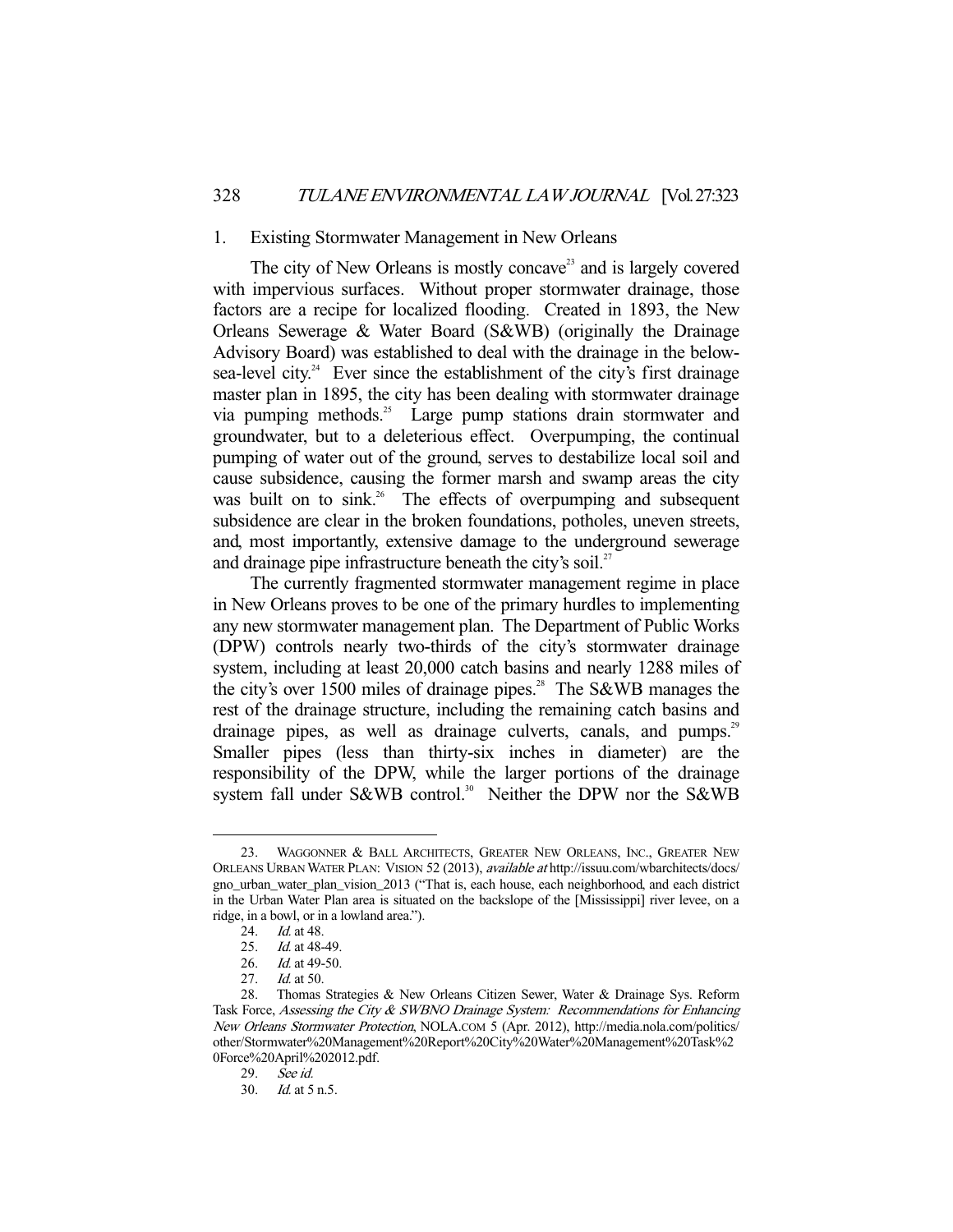have been formally charged with the responsibility of stormwater management. This creates a problem when it comes to funding the maintenance of the drainage system. There are questions of who unclogs the drainpipes when needed and who is responsible for pipe repair. Budgeting for the actual necessary drainage improvements has become a significant challenge, with each department directing disproportionate amounts of its budget at drainage improvements, creating a chasm in the proper repair and maintenance of the current stormwater drainage infrastructure.<sup>31</sup>

## 2. A New Water Management Scheme for New Orleans

 The current stormwater management regime does not adequately meet the stormwater drainage needs of the citizens of New Orleans. In order to improve the overall management of stormwater in New Orleans and create a new, comprehensive, and sustainable water management scheme, the responsibility of the entire stormwater drainage management system must be assigned to one primary agency. The S&WB is the most logical choice for several reasons. Foremost, the S&WB is the successor to the Drainage Advisory Board and, therefore, carries the legacy of water drainage management as intended by the city's founders.<sup>32</sup> The DPW is primarily responsible for the construction and maintenance of streets, bridges, and roads that run through the city.<sup>33</sup> The DPW was not created to manage water, whereas the S&WB grew out of the express purpose of water drainage management.<sup>34</sup> As the department that manages the delivery of water to homes, as well as the carrying away of sewage and wastewater from homes and its treatment, the S&WB is the logical choice to deal with stormwater drainage.

 Furthermore, the S&WB also has a legally binding commitment to the EPA to undertake Clean Water Act remedial measures.<sup>35</sup> On April 24, 2013, the S&WB entered into a second modified consent decree with the EPA, which identified the S&WB as operator of the drainage system designed and used for conveying stormwater runoff.<sup>36</sup> The agreement enables the S&WB to take all measures necessary in order to comply

 <sup>31.</sup> Id. at 5.

<sup>32.</sup> See WAGGONNER & BALL ARCHITECTS, supra note 23, at 48.

 <sup>33.</sup> Department of Public Works: About Us, CITY OF NEW ORLEANS, http://www.nola. gov/dpw/about-us/ (last updated Feb. 28, 2014).

<sup>34.</sup> WAGGONNER & BALL ARCHITECTS, supra note 23, at 48.

 <sup>35.</sup> Second Modified Consent Decree, United States v. New Orleans Sewerage & Water Bd., No. 93-3212, at 3 (E.D. La. 2013).

 <sup>36.</sup> See id. at 12.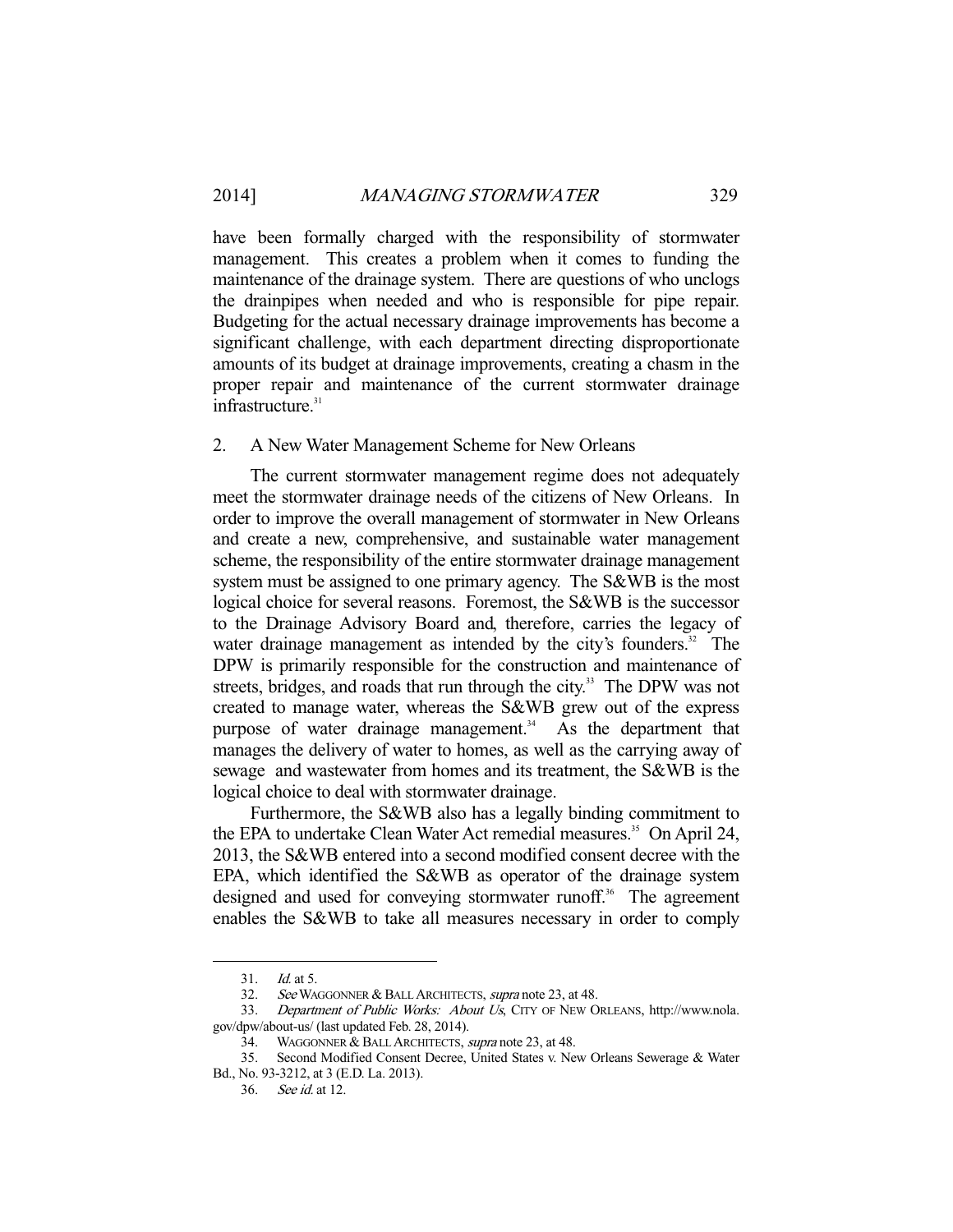with the Clean Water Act.<sup>37</sup> Considering the effect that city stormwater runoff has on the watershed and nearby rivers, those measures would naturally include stormwater drainage management.<sup>38</sup> An important part of the second modified consent decree agreement between the S&WB and the EPA is article XXVII—Coordination Commitments, section 99, which commits the S&WB to include green infrastructure measures as part of its Remedial Measures Action Plans (RMAPs) for all water basins.<sup>39</sup> In order to meet its outstanding commitment to the EPA to employ green measures, the S&WB must begin incorporating green infrastructure in future plans to deal with stormwater. Upholding section 99 of the second modified consent decree, in its presentation made at the Louisiana Civil Engineering Conference and Show held September 25- 26, 2013, the S&WB identified its objective to submit a green infrastructure proposal to the EPA by April 24,  $2014.^{\circ}$  This presentation exclusively incorporated green infrastructure methods for managing stormwater drainage, and if carried out, the S&WB will be considerably closer to meeting its commitment to the EPA.<sup>41</sup>

 Finally, of its own accord, the S&WB has undertaken the task of researching a stormwater drainage utility fee structure. In November 2012, the S&WB's Board of Directors adopted a resolution authorizing a study to determine the allocation of drainage system expenses substantiating a drainage service charge.<sup>42</sup> The S&WB employed Raftelis Financial Consultants to conduct the study and, in May 2013, amended its existing contract to include certain policy-focused tasks that would result in the development of the main policies for ultimately implementing a user fee for stormwater drainage management.<sup>43</sup> The S&WB is stepping up to the task of stormwater drainage management. By consolidating management of drainage within the municipal corporation of the S&WB, comprehensive stormwater management

 <sup>37.</sup> Id. at 11.

<sup>38.</sup> See generally Thomas G. Echikson & Gregory P. Lauro, When It Rains It Pours: Past, Present, and Future Regulation of Wet Weather Discharges, 34 Envtl. L. Rep. (Envtl. Law Inst.) 10,150 (2004) (discussing in-depth the role of stormwater management in the federal government's past and present attempts to control wet weather discharges through the EPA's regulation and permitting under the Clean Water Act).

 <sup>39.</sup> Second Modified Consent Decree, supra note 35, at 50.

 <sup>40.</sup> Madeline Fong Goddard, Sewerage & Water Bd. of New Orleans and Green Infrastructure, Address at the La. Civil Engineering Conference and Show (Sept. 25-26, 2013).

 <sup>41.</sup> Id.

 <sup>42.</sup> Letter from Robert K. Miller, Deputy Dir., Sewerage & Water Bd. of New Orleans, to Financial Committee, Sewerage & Water Bd. of New Orleans (May 7, 2013), *available at* http://lensnola.wpengine.netdna-cdn.com/wp-content/uploads/2013/05/copy\_Finance-May.pdf.

 <sup>43.</sup> See id.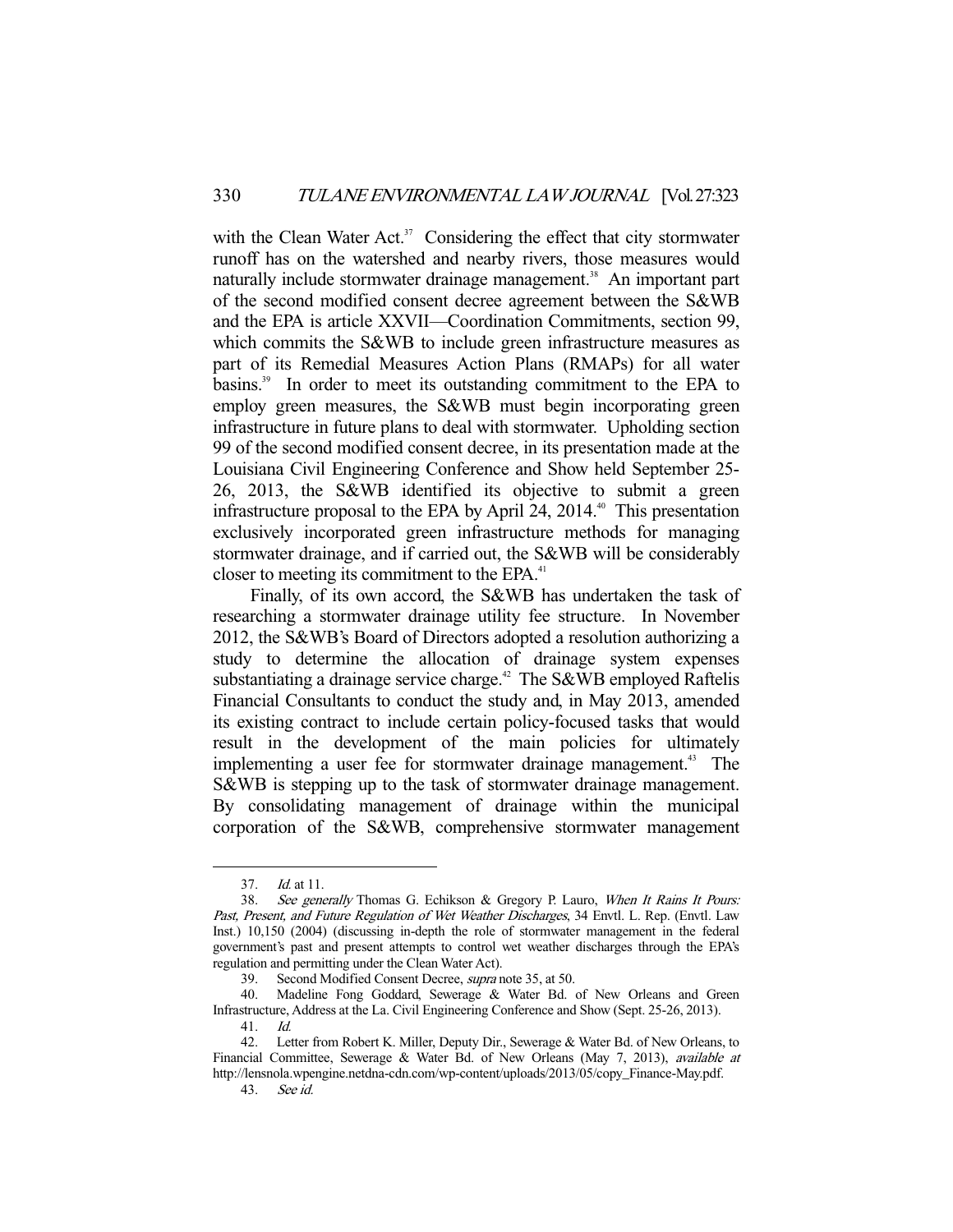becomes a possibility. Implementing green infrastructure in any future stormwater management plan set out by the S&WB will also serve to keep such plans in alignment with the eco-friendly vision of the New Orleans Master Plan.

## III. THE NEW ORLEANS MASTER PLAN

The New Orleans Master Plan (formally titled *Plan for the 21st* Century) was adopted by the City Planning Commission and the City Council and was signed by Mayor Mitchell Landrieu in 2010.<sup>44</sup> The Master Plan is a planning framework that has the force of law in its land use plan, and as the city's primary policy and planning document, serves to guide and inform the decisions of elected and appointed officials.<sup>45</sup> The Master Plan touches future improvements of every part of the city. Because a community participation process was employed in its drafting, the Master Plan reflects the values and priorities of the New Orleans community.46

 Unfortunately, the Master Plan does not directly mention stormwater drainage management. However, an entire chapter of the Master Plan is devoted to environmental quality, and within this chapter, the Master Plan identifies green roofs as a method to reduce stormwater runoff.47 The Master Plan also identified and included the GreeNOLA rebuilding plan, which was adopted by the City Council in 2008 to make New Orleans more sustainable.<sup>48</sup> The Master Plan promotes the adoption of several green infrastructure initiatives within the GreeNOLA plan and directs the implementation of policies for sustainable growth and development.<sup>49</sup> The entire GreeNOLA plan itself is included in the appendix to the Master Plan. Under the green buildings and energy efficiency section, the GreeNOLA plan prescribes that New Orleans create a comprehensive zoning plan and standards for green building that

 <sup>44.</sup> New Orleans, La., Ordinance 024079 (Aug. 12, 2010).

<sup>45. &</sup>quot;All land use actions *must be consistent* with the goals, policies and strategies in the element (section) of the Master Plan called the 'Land Use Plan.' The strategies include a set of land use principles, an urban design framework, urban design principles, and zoning principles, all designed to implement the land use goals and policies." 2 GOODY CLANCY ET AL., PLAN FOR THE 21ST CENTURY: NEW ORLEANS 2030 pt. 1, at 1 (2010, as amended through 2012).

<sup>46. 1</sup> *id.* Executive Summary, at 9.

 <sup>47. 2</sup> id. at 13.24.

 <sup>48.</sup> Id. at 13.15.

 <sup>49.</sup> Id. at 13.15-.16.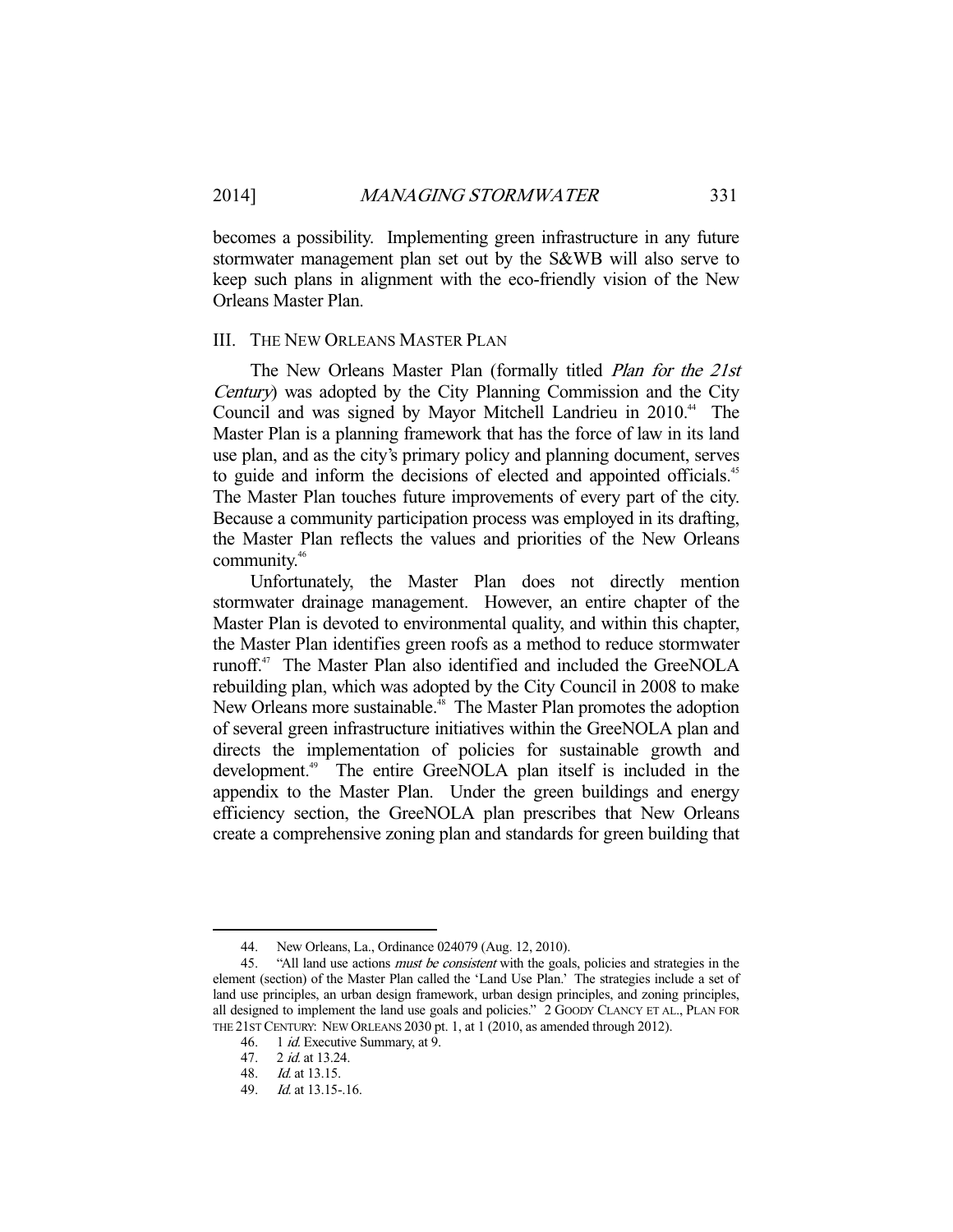include stormwater retention,<sup>50</sup> specifically mentioning green infrastructure measures as a method for doing so.<sup>51</sup>

 Although the GreeNOLA plan includes some measures for stormwater management, a more recent and dynamic plan—the Greater New Orleans Urban Water Plan (GNO Plan)—has been developed by Greater New Orleans, Inc. (GNO). Unfortunately, the Master Plan was amended before this plan was published on September 6, 2013. The GNO Plan was developed and funded in 2010 by the Disaster Recovery Unit of Louisiana's Office of Community Development in partnership with GNO.<sup>52</sup> The GNO Plan directly addresses stormwater issues within the east banks of Orleans, Jefferson, and St. Bernard Parishes.<sup>53</sup> The \$2.5 million in funding to develop the GNO Plan came from the federal Department of Housing and Urban Development's (HUD) Community Development Block Grant for Disaster Recovery Assistance.<sup>54</sup> The GNO Plan is incredibly comprehensive and expansive. It addresses stormwater and groundwater at all levels of management—from public to private and provides a guided framework for implementation of different green infrastructure measures. The GNO Plan includes a discussion of the many financing methods available and also examines case studies of communities and cities that have successfully employed and financed green infrastructure.<sup>55</sup>

 The GNO Plan offers recommendations that encompass measures as expansive as drain system upgrades to measures as localized and individualized as private homeowner participation in dealing with water in New Orleans.<sup>56</sup> While such an expansive plan may be overwhelming for city planners and officials, the GNO Plan is meant to be implemented piecemeal over time. $57$  This is a holistic, green, and sustainable selection of implementation methods with which to revamp and manage the New Orleans stormwater drainage system successfully. Mayor Landrieu noted

 <sup>50.</sup> LA. DISASTER RECOVERY FOUND., GREENOLA: A STRATEGY FOR A SUSTAINABLE NEW ORLEANS 13-14 (2008), available at http://www.nola.gov/getattachment/bece551e-5cf8-421cac27-48db26194c40/Appendix-Ch-13-GreeNOLA-A-Strategy-for-a-Sustainab/.

 <sup>51.</sup> Id. at 12.

<sup>52.</sup> WAGGONNER & BALL ARCHITECTS, GREATER NEW ORLEANS, INC., GREATER NEW ORLEANS URBAN WATER PLAN: IMPLEMENTATION 7 (2013), available at https://www.dropbox. com/s/ninm529xo1rqe5s/GNO%20Urban%20Water%20Plan\_Implementation\_03Oct2013.pdf.

 <sup>53.</sup> Id.

<sup>54.</sup> Id.; Press Release, Greater New Orleans Urban Water Plan Released, GREATER NEW ORLEANS, INC. (Sept. 6, 2013), http://gnoinc.org/news/publications/press-release/greater-neworleans-urban-water-plan-released.

<sup>55.</sup> See WAGGONNER & BALL ARCHITECTS, supra note 52, at 108-25.

<sup>56.</sup> See id. at 93, 108-25.

 <sup>57.</sup> Id. at 20.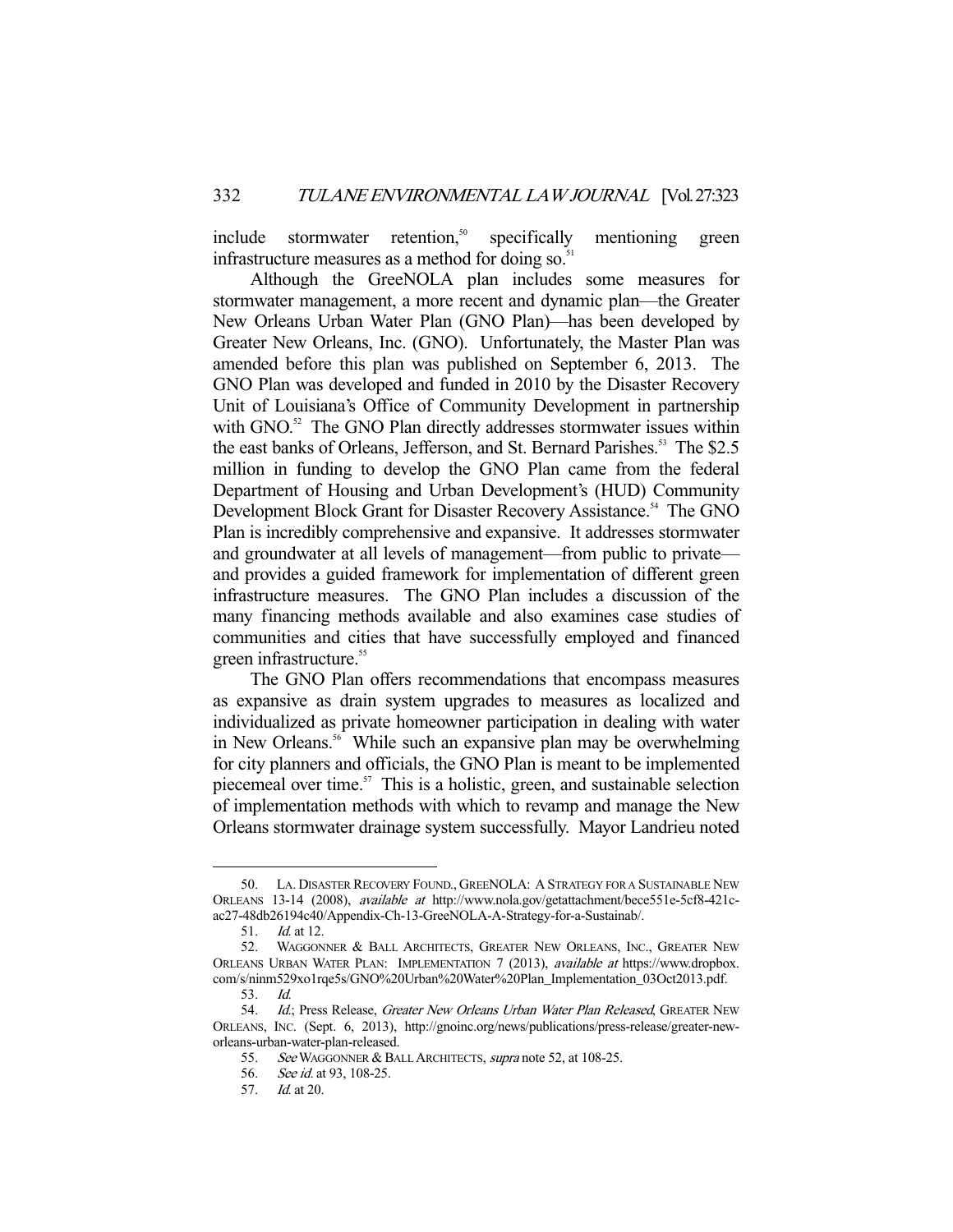that the GNO Plan is an innovative water management strategy that will be a part of rebuilding New Orleans and managing the city's stormwater.<sup>58</sup> Senator Mary Landrieu also endorsed the plan in her public comment on the GNO Plan's release.<sup>59</sup>

 However, at the first opportunity the city had to implement any green measures from the GNO Plan—the 2014-2018 Draft Capital Improvement Plan (CIP)—the City Planning Commission balked. The CIP included only one proposed provision for stormwater management: the Department of Parks and Parkways' budget request for Citywide Green Space Restoration.<sup>60</sup> The City Planning Commission deferred funding for the project, leaving green measures entirely out of the CIP for the next four years.<sup>61</sup> Regardless of the support for such measures clearly heard in the comments from the public, the City Planning Commission approved the draft CIP without the inclusion of green infrastructure or sustainable stormwater management efforts. Public comments to the draft CIP reflected that New Orleans is ready for green infrastructure—in fact, many are requesting it. The series of letters sent to the City Planning Commission for public comment regarding the draft CIP were written by prominent people in the stormwater management community who requested the incorporation of some or part of the GNO Plan, or at least the inclusion of green infrastructure in stormwater management.<sup>62</sup>

 Unfortunately, the City Planning Commission passed the draft CIP without mention of the GNO Plan, failing entirely to incorporate stormwater management. After forwarding its recommendations to Mayor Landrieu, the CIP informed the Mayor's budget. The 2014

 <sup>58. &</sup>quot;'As we continue to rebuild our city, innovative water management strategies, including the Greater New Orleans Urban Water Plan, will be at the forefront,' said New Orleans Mayor Mitch Landrieu. 'We have an opportunity to create a template for water management that can serve as an international model for resiliency."" Press Release, Greater New Orleans Urban Water Plan Released, supra note 54.

 <sup>59. &</sup>quot;'The people of Louisiana need a new model that allows us to live with water, harnesses opportunities to mitigate flood risks and supports sustainable development,' said U.S. Senator Mary Landrieu. 'The report released today identifies specific projects in St[.] Bernard, Jefferson, and Orleans Parishes that will increase regional resiliency and lay a solid foundation for future economic growth."" Id.

 <sup>60.</sup> 2014-2018 Draft Capital Improvement Plan, NEW ORLEANS CITY PLANNING COMM'N 33 (2013), http://www.nola.gov/nola/media/One-Stop-Shop/CPC/CIP-2014-2018-DRAFT-09102013.pdf (prescribing green stormwater management measures in the Citywide Green Space Restoration project description).

 <sup>61.</sup> Id.

<sup>62.</sup> See Memorandum from the City Planning Comm'n Staff to City Planning Comm'n Compiling Public Comment on the 2014-2018 Draft Capital Improvement Plan, CITY OF NEW ORLEANS (Sept. 16, 2013), http://cityofno.granicus.com/MetaViewer.php?meta\_id=218430& view=&showpdf=1.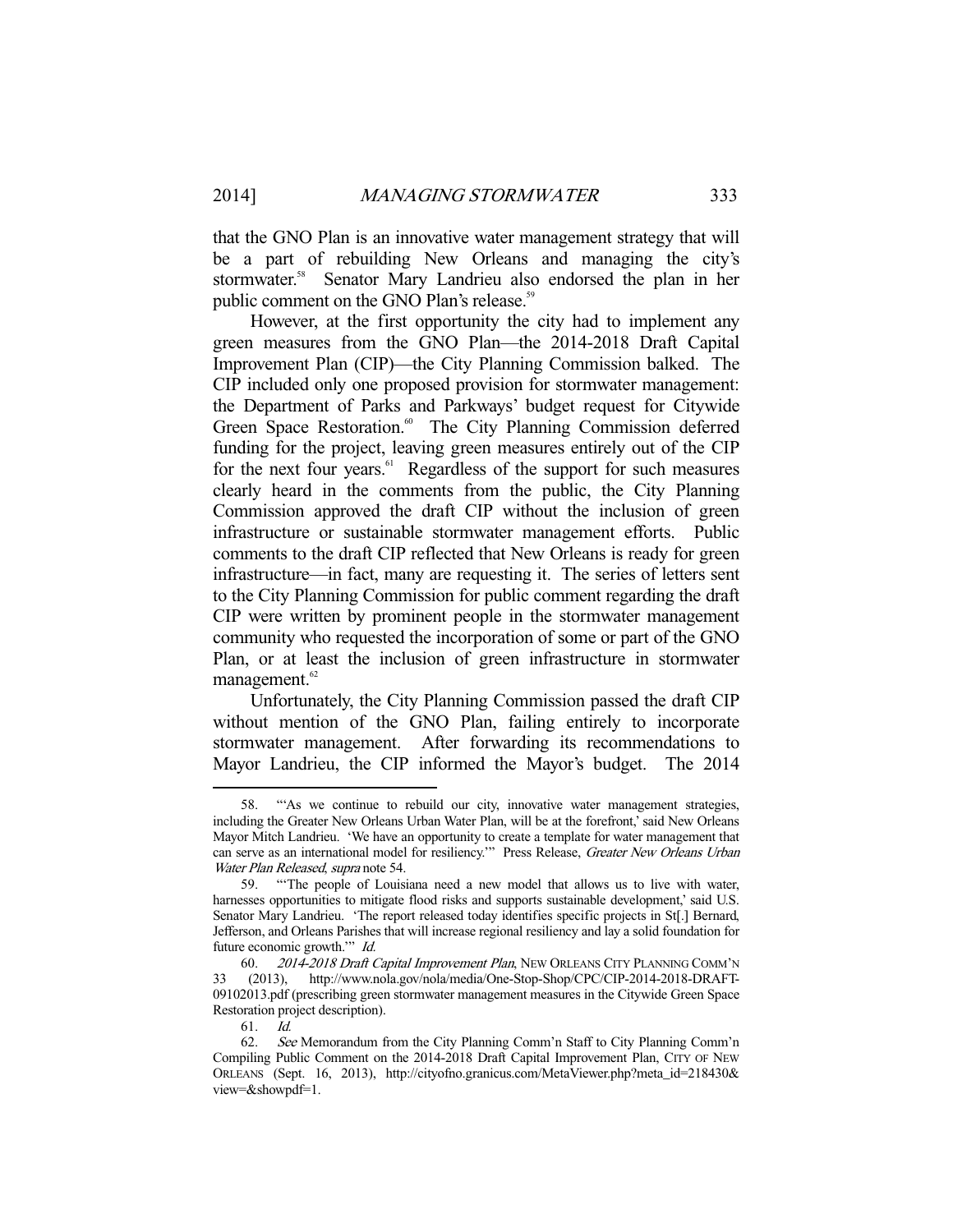Annual Operating Budget was passed by the City Council with barely a nod to stormwater management.<sup>63</sup> Furthermore, the adopted 2014 Executive Capital Budget makes no provision for stormwater drainage management or green infrastructure.<sup>64</sup> The city's failure to adopt any part of the GNO Plan or to incorporate green measures in planning does not support the Master Plan's vision for improving environmental quality or the S&WB's commitment to the EPA to employ green infrastructure in its remedial measures action plans. It appears that the only action taken by the city of New Orleans to either address stormwater drainage or incorporate the green infrastructure measures supported by the Master Plan are reflected in the city's draft CZO.

# IV. THE DRAFT COMPREHENSIVE ZONING ORDINANCE

 The most recent action taken by the city to incorporate the Master Plan's vision of environmental quality is the new draft CZO. In early 2014, the draft CZO will be considered by the City Council. If approved by the City Council, the draft is then passed to the Mayor for approval. Once approved and signed into law by the Mayor, the draft CZO will replace the current CZO as the city's land-use planning device for defining standards and types of use for distinct types of properties in New Orleans. The draft CZO is a complete overhaul of the original CZO established in the 1970s, which is out of alignment with the city's current Master Plan.<sup>65</sup> Specifically addressing the environmental chapter of the Master Plan, the draft CZO contains explicit green infrastructure provisions for managing stormwater.<sup>66</sup> Although the draft CZO contains green infrastructure provisions, its reach is limited.

 Article 23 (Landscape, Stormwater Management, and Screening) of the draft CZO includes requirements that support the implementation of green infrastructure in landscape design and stormwater management.<sup>67</sup> The requirements' stated purposes are to use green infrastructure as a means of reducing urban runoff, easing subsidence, and promoting

<sup>63.</sup> See 2014 Executive Capital Budget, CITY OF NEW ORLEANS (2013), http://www.nola. gov/getattachment/Mayor/Budget/2014-Adopted-Executive-Capital-Budget.pdf/.

 <sup>64.</sup> Id.

 <sup>65.</sup> See Leslie Allie, Why You Should Participate in the Draft CZO Process, NEW ORLEANS BUS. ALLIANCE (Sept. 24, 2013), http://nolaba.org/why-you-should-participate-in-thedraft-czo-process/.

 <sup>66.</sup> Id.

<sup>67.</sup> See New Orleans, La., Draft Comprehensive Zoning Ordinance art. 23 (2013), available at http://www.nola.gov/getattachment/b8d6195f-ea85-49af-937d-333c090aa3a6/Art23- Landscape,-Stormwater-Management-Screening/.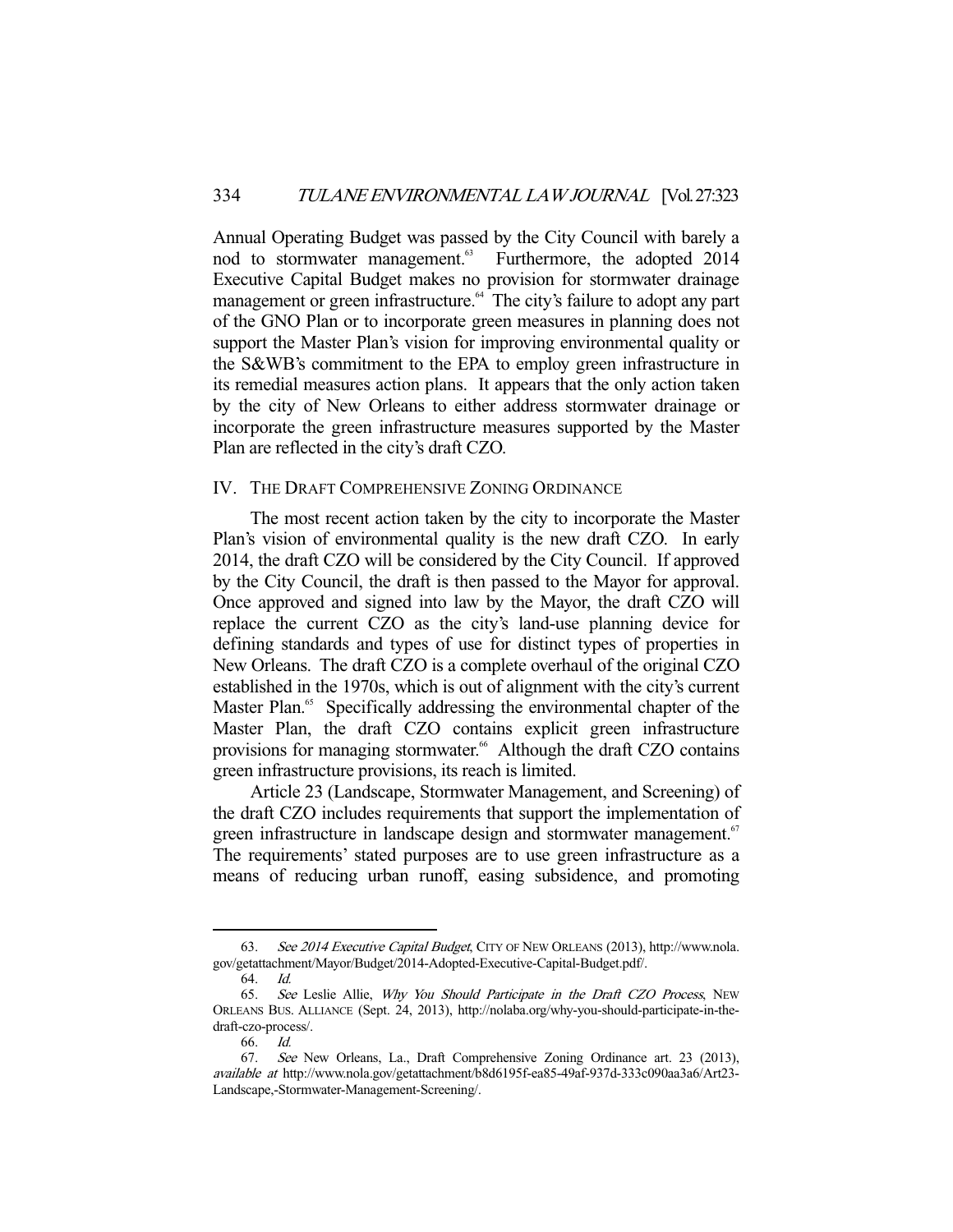conservation of water resources.<sup>68</sup> Furthermore, the landscape and stormwater management standards contained in the draft CZO are intended to encourage development that is "environmentally functional" and "economically viable."69

 These policy changes affect all new developments, including redevelopment, with the exception of single-family, two-family, and multifamily dwellings of six units or less.<sup>70</sup> A landscape management plan is required for parking lots ten spaces or larger and require retrofit landscape plans conditioned upon certain changes being made to existing parking lots or its principal building.<sup>71</sup> A stormwater management plan is required for all new and redeveloped sites of 10,000 square feet or more of impervious surface or for development of a site of one acre or more in size.<sup>72</sup> The stormwater management plan must be prepared by a landscape architect in conjunction with a civil engineer licensed in Louisiana and must include the predevelopment runoff rate and the postdevelopment runoff rate.73 The plan must also specify best management practices (BMP), both permanent and temporary.<sup>74</sup>

 The performance standard set by the draft CZO requires the use of stormwater BMPs in order to "minimize runoff, increase infiltration, recharge groundwater, and improve water quality."<sup>75</sup> The stormwater BMP measures come from the Bayou Land Resource Conservation & Development Council (Bayou Land RC&D) Stormwater BMP Guidance Tool.76 Any stormwater BMP must follow the design described within

 <sup>68.</sup> Article 23 is intended to "[r]educe urban runoff and mitigate the effect of new development, redevelopment, or infill development on the existing drainage system by ensuring the preservation of permeable surfaces and requiring the installation of stormwater Best Management Practice (BMPs) to slow surface flow of stormwater runoff and promote filtration, plant uptake, absorption, and infiltration into sub-soils to reduce subsidence rates" and to "[p]rovide for the conservation of water resources through the efficient use of irrigation, appropriate mix of plant materials, recycling water elements, and regular maintenance of landscaped areas."  $Id$ . art. 23.1(B), (D).

 <sup>69.</sup> Id. art. 23.3(E)(1).

 <sup>70.</sup> Id. art. 23.3(A)(3). Also note that these landowners must still comply with all other applicable federal, state, and local stormwater ordinances.

<sup>71.</sup> *Id.* art. 23.7(A)(1), (4).

<sup>72.</sup> *Id.* art. 23.3(A)(2).

 <sup>73.</sup> Id. art. 23.3(C).

<sup>74.</sup> *Id.* art. 23.3(C)(4).

 <sup>75.</sup> Id. art. 23.12(B).

<sup>76.</sup> Id. The Bayou Land Resource Conservation & Development Council is a nonprofit whose mission is to promote the conservation of natural resources while promoting healthy, sustainable communities in the Bayou Land area. The Stormwater BMP Guidance Tool project was a federally funded effort to create a standardized and strategic approach to BMP selection in the region. Who We Are; What We Do, BAYOU LAND RC&D COUNCIL, http://bayoulandrcd.org/ about (last visited Mar. 25, 2014); Programs, BAYOU LAND RC&D COUNCIL, http://bayoulandrcd. org/programs (last visited Mar. 25, 2014).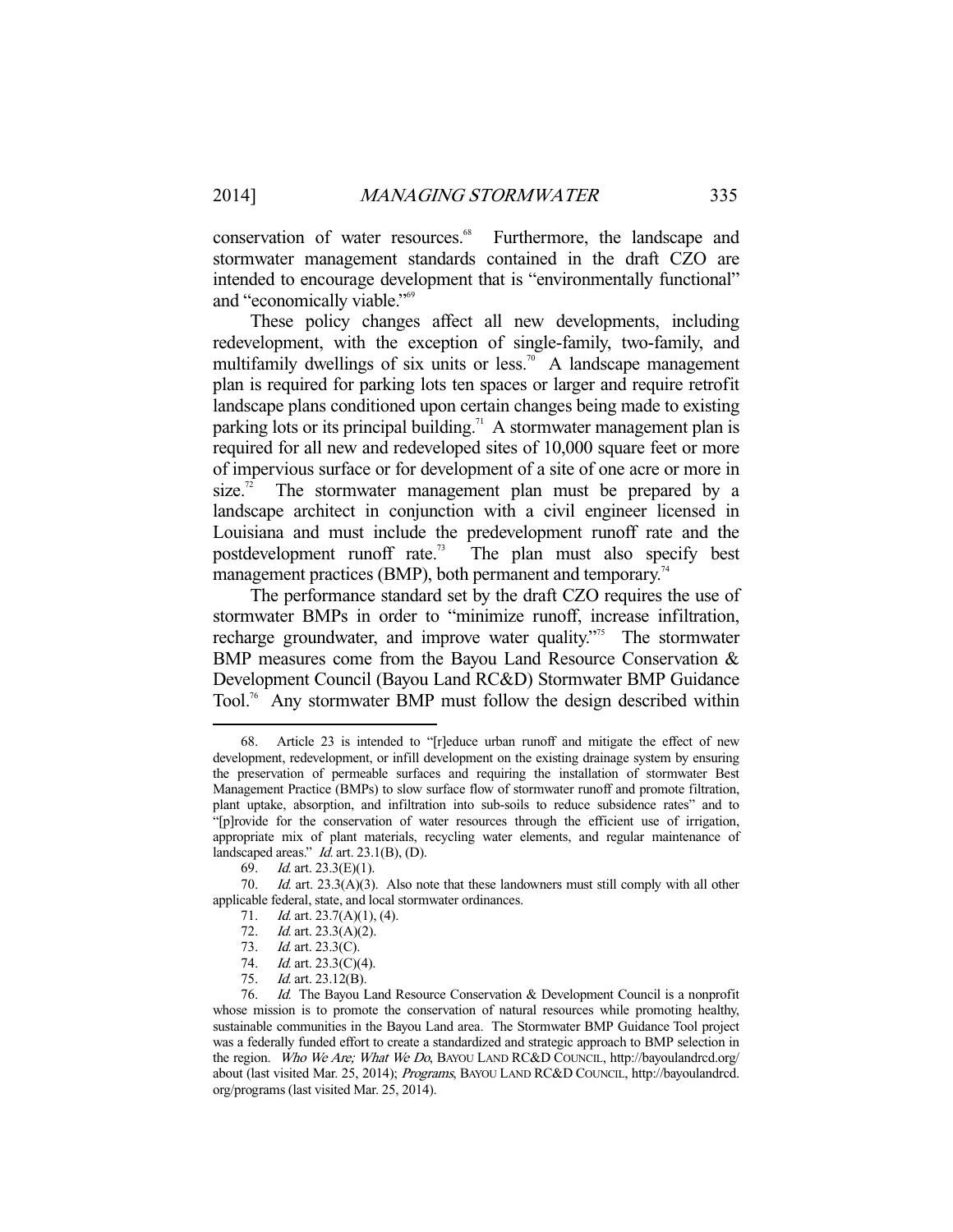the Bayou Land RC&D Stormwater BMP Guidance Tool; alternatives to the BMPs will be considered, but must gain approval before implementation.<sup>77</sup> The draft CZO includes a list of stormwater BMPs to guide the site-specific stormwater management regime by means of green measures.<sup>78</sup> By suggesting a combination of one or more stormwater BMPs, the draft CZO recognizes that there is no one-sizefits-all stormwater management plan that can be applied to all sites. Some of these green BMPs include bioswales or grass swales, circular depressions, constructed wetlands, wet retention and dry detention basins, disconnected roof tops, recycling and irrigation, permeable pavers, porous surfaces, rain gardens or groves, and cisterns.<sup>79</sup>

# A. Conflict Between the Louisiana Administrative Code and the Draft CZO

 One apparent problem with the draft CZO's recommendation of wet retention basins and cisterns is their conflict with the Louisiana Administrative Code. Retention basins are localized depressions in the ground that collect stormwater, often including underdrainage or subgrade perforated pipe collection systems.<sup>80</sup> Wet retention basins are best used in larger areas, such as business parks or golf courses, and are meant to remain wet, where the permanent pool is displaced by incoming stormwater flows.<sup>81</sup> Cisterns are large barrels that catch and store rainwater runoff from roofs, which prevents the water from entering the storm drainage system.<sup>82</sup> The reserved water in cisterns can be used for garden and landscape irrigation or inside the home for nonpotable water needs, such as toilet flushing.<sup>83</sup>

 By Louisiana Administrative Code definition, wet retention basins are "impounded" waters<sup>84</sup> and are illegal if not properly controlled to prevent mosquitos.<sup>85</sup> By the same regulation, cisterns (as man-made containers holding water located within one mile of a community) $\delta$ <sup>6</sup> are

 <sup>77.</sup> New Orleans, La., Draft Comprehensive Zoning art. 23.12(B).

<sup>78.</sup> *Id.* art. 23.12(B)(1)-(21).

 <sup>79.</sup> Id.

<sup>80.</sup> See id. art. 23.12(B)(4).

 <sup>81.</sup> GEOSYNTEC CONSULTANTS, STORMWATER BMP GUIDANCE TOOL: A STORMWATER BEST MANAGEMENT PRACTICES GUIDE FOR ORLEANS AND JEFFERSON PARISHES 3-51 (2010), available at http://bayoulandrcd.org/yahoo\_site\_admin/assets/docs/Bayou\_Land\_Guidance\_NO\_ BMP.176113438.pdf.

 <sup>82.</sup> New Orleans, La., Draft Comprehensive Zoning art. 23.12(B)(21).

 <sup>83.</sup> Id.

 <sup>84.</sup> LA.ADMIN.CODE tit. 51, pt. V, § 101(A) (2013).

 <sup>85.</sup> Id. tit. 51, pt. V, § 103(D).

<sup>86.</sup> *Id.* tit. 51, pt. V, § 103(A).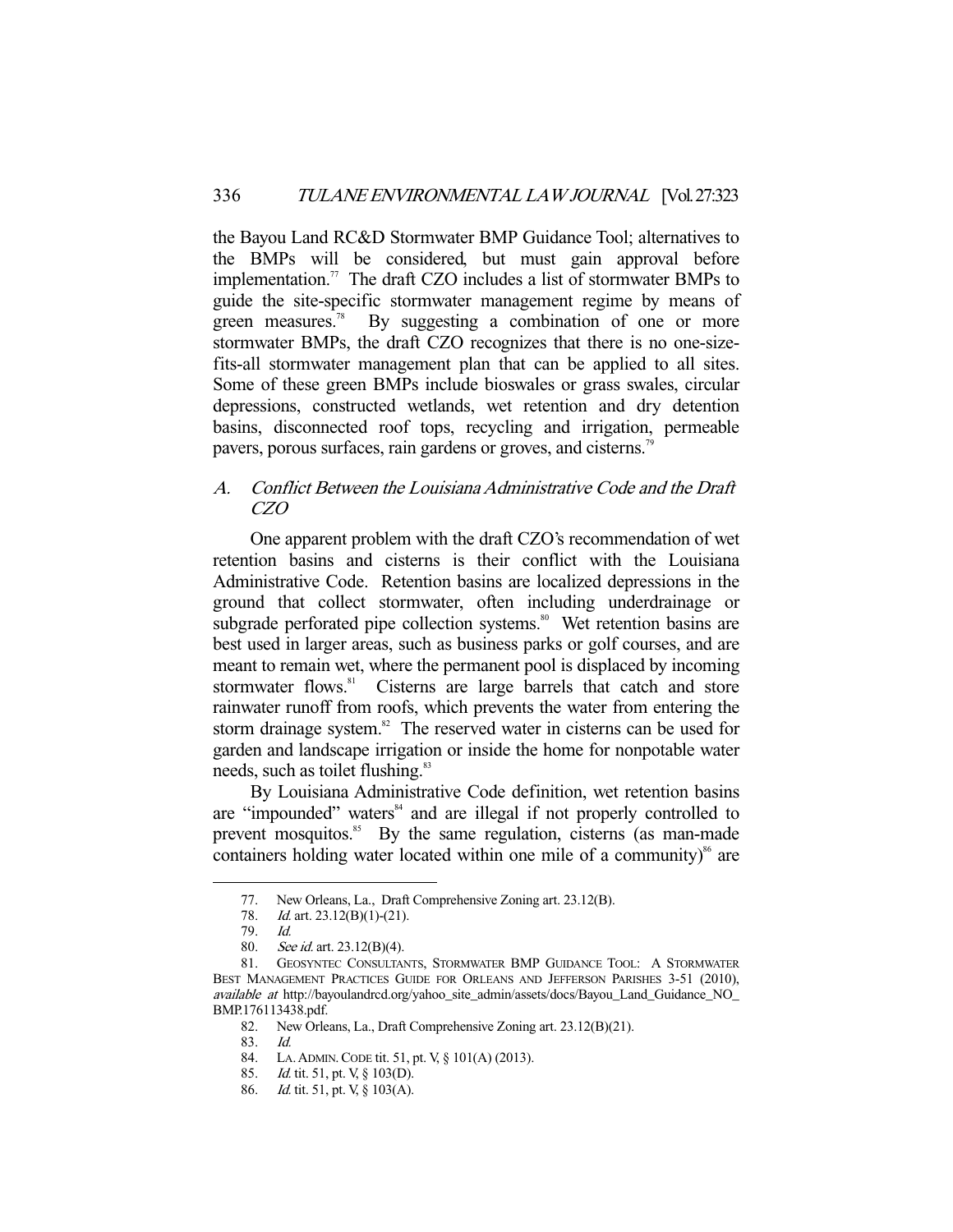also not permitted for the prevention of mosquito breeding. The naturalistic or biological (read: green) control measures suggested by the Louisiana Administrative Code include introducing mosquito-larvaeeating fish or larvicide to standing water, $s^7$  neither of which are feasible solutions employable in cisterns or wet retention basins due to the nature of their function.<sup>88</sup> However, properly executed cisterns and wet retention basins alleviate much of the concern regarding mosquito breeding, eliminating the need to introduce chemicals into natural environments for pest control. Proper landscape maintenance, consistent inflows of stormwater, and seasonal drying of wet retention basins all naturally limits potential mosquito breeding. Keeping cisterns lidded and regularly emptied, or stored underground, also curbs the potential for mosquito breeding environments.

 The Louisiana Administrative Code's regulation of mosquito control appears to create a conflict with the best practices suggested by the draft CZO. To resolve this conflict, the Louisiana legislature might amend the language of the Louisiana Administrative Code to incorporate green infrastructure. Such amendments could provide that green infrastructure measures properly executed according to the Bayou Land RC&D Stormwater BMP Guidance Tool are exempt from the Public Health— Sanitary Code regulation. This would create continuity between the draft CZO directives and the Louisiana Administrative Code. Simple, careful management of wet retention basins and cisterns alleviates the health concerns from which the regulations were drafted. Amending the mosquito control regulations creates greater, fully legal opportunities to employ green infrastructure stormwater management techniques on public lands with wet retention basins and on plots of land too small for other green infrastructure measures with cisterns.

# B. Deficiencies of the Draft CZO

-

 While the draft CZO supports the use of green infrastructure to manage stormwater, the effects are not far-reaching. These regulations primarily affect only larger land developers and never affect the private homeowner, regardless of the amount of impervious surfaces they own.

<sup>87.</sup> *Id.* (in both the instances of man-made water containers and impounded waters).

 <sup>88.</sup> Adding pesticides to cistern water would likely preclude the owner from using the water for nonpotable household functions indoors and limit outdoor landscape uses. Adding pesticides to wet retention basins would not only potentially threaten delicate surrounding ecosystems and possibly contaminate groundwater, but the constant flow of stormwater would require frequent and unsustainable treatment practices. Furthermore, the use of mosquito-larvaeeating fish would not be sustainable in either environment because neither are designed to sustain aquatic habitation.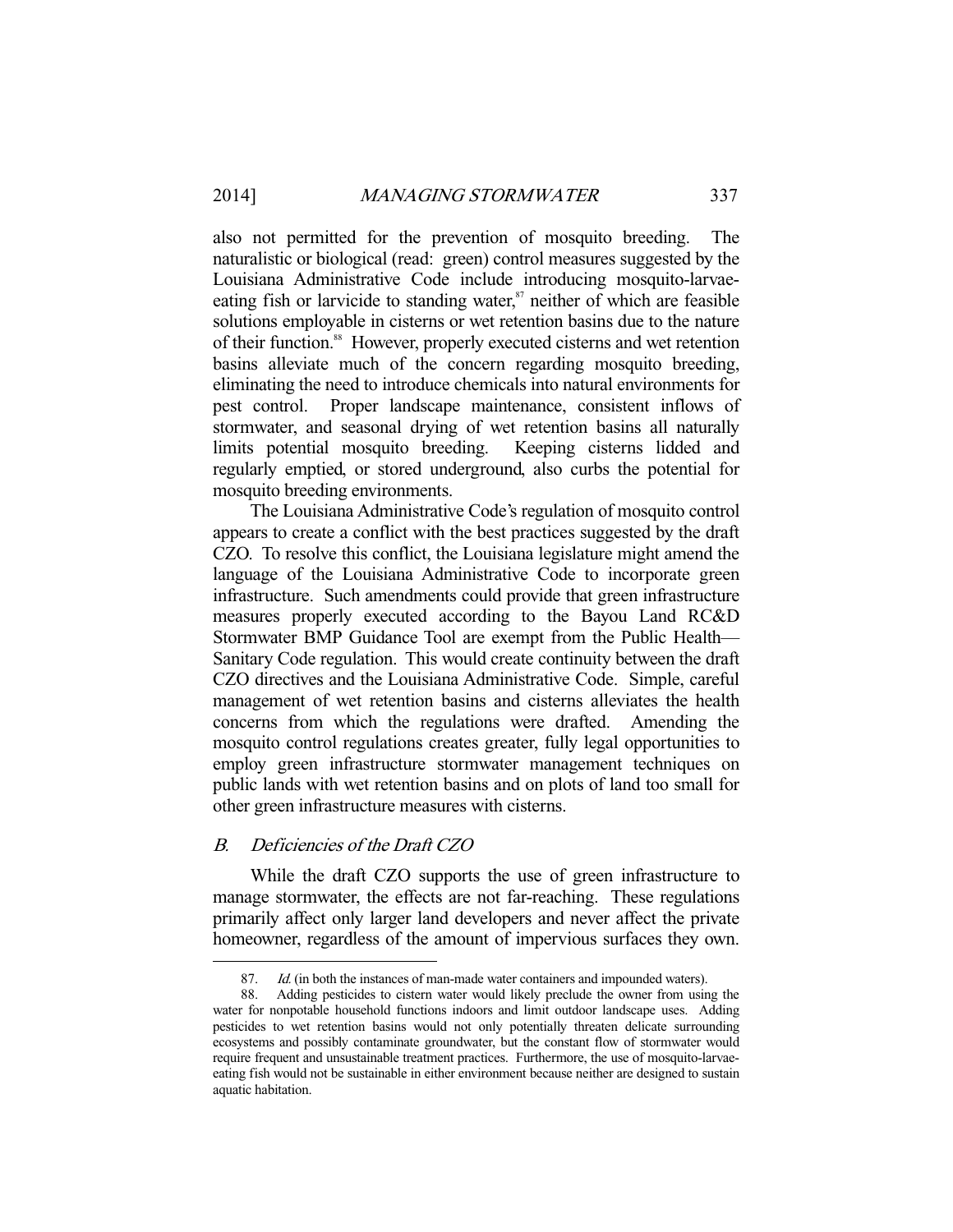Because the regulations will not affect the developer who builds single and double family homes, or the developer who builds multifamily residencies for fewer than 6 families, most private residences are not required to undertake green measures to manage their stormwater runoff.<sup>89</sup> Because there is no retrofit requirement within the draft CZO, current landowners whose impervious surfaces exceed 10,000 square feet are not required to participate in green infrastructure stormwater management unless they redevelop.<sup>90</sup> One of the key issues with stormwater management is whole-community involvement. The draft CZO is a good start, but the Louisiana legislature needs to take further measures—specifically regarding these smaller dwelling and retrofit concerns—to ensure holistic success.

# V. CLOSING THE GAP CREATED BY THE DRAFT CZO

 Even assuming that the draft CZO will pass, if the goal is to have a comprehensive, city-wide stormwater management plan, then the draft CZO leaves certain gaps unfilled. Primarily, the draft CZO will not affect developers who are building on a smaller scale, such as building private homes and limited-unit multifamily housing. Most importantly, the draft CZO's redevelopment provisions will leave private homeowners without any mandate to participate in stormwater remediation. These gaps in stormwater management can create a huge impact on how much localized stormwater flooding can occur in New Orleans neighborhoods. However, there are certain solutions that can be employed with the support of the city, the S&WB, and the Louisiana Legislature that will serve to create a green and sustainable stormwater management program.

## A. Developer Incentivization

 Because developers may not live near the community in which they are developing land, there is often no personal incentive for them to employ green infrastructure. Mostly, green infrastructure must be a financially attractive option for developers. There are few mechanisms that will create incentives for the developer that will not require an increase in city budget overhead and oversight. A strategic approach to incentivizing developer participation in green infrastructure must not generate so much processing that it would require an increase in

 <sup>89.</sup> New Orleans, La., Draft Comprehensive Zoning Ordinance art. 23.3(A)(1) (2013), available at http://www.nola.gov/getattachment/b8d6195f-ea85-49af-937d-333c090aa3a6/Art23- Landscape,-Stormwater-Management-Screening/.

 <sup>90.</sup> Id. art. 23.3(A)(2).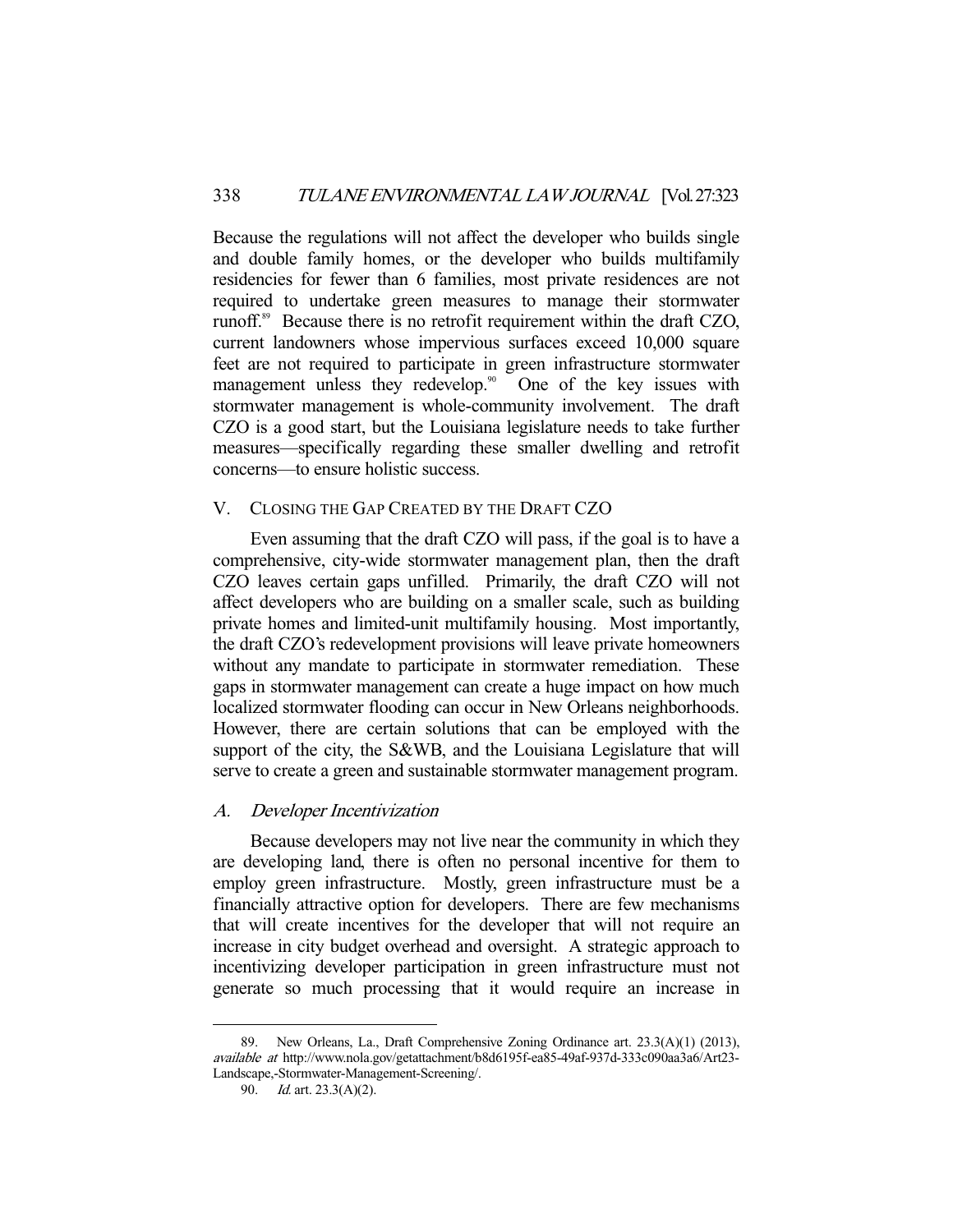manpower at the city level. There are a few ways to incentivize developers that would just add tasks to the current job descriptions of one or two city employees or, alternatively, become an additional undertaking of state agencies, such as the New Orleans Redevelopment Authority  $(NORA).<sup>91</sup>$ 

## 1. Developer Solutions: Expedited Permitting

 Expedited permitting may be one solution that could incentivize developers to include green infrastructure measures in their landscaping design. For example, the city of Indianapolis developed the Sustainable Infrastructure Initiative, which expedites building permits that incorporate green infrastructure measures to manage stormwater runoff in new development.<sup>92</sup> The development plan must meet Indianapolis's stormwater best practices.<sup>93</sup> Projects that incorporate these green Projects that incorporate these green measures receive immediate permit review processing, expedited to the greatest extent possible.<sup>94</sup> Each project requires the developer to complete a Sustainable Infrastructure checklist (provided by the state) denoting the proposed green infrastructure tactics employed.<sup>95</sup> The green checklist attached to the project design alerts Department of Code Enforcement staff that the project being submitted incorporates green infrastructure, and the permit review will be immediately processed. $96$  A similar incentive could be employed in New Orleans without adding to the city's budget. The New Orleans Safety and Permits Agency would be able to provide this incentive at no cost, but would need to employ a standard operating procedure that incorporates express consideration for green permits. The extra processing paperwork would be minimal (one checklist to review), so there would be no increase in overhead for the agency.

<sup>91.</sup> See WAGGONNER & BALL ARCHITECTS, supra note 52, at 108-25 (providing a broad overview of some of the funding solutions discussed here).

 <sup>92.</sup> Margaret E. Byerly, 2009-2011 James D. Hopkins Professor of Law Memorial Lecture: Research Report: A Report to the IPCC on Research Connecting Human Settlements, Infrastructure, and Climate Change, 28 PACE ENVTL. L. REV. 936, 956 (2011) (discussing the expedited permit review process in Indianapolis).

 <sup>93.</sup> See Sustainable Infrastructure, CITY OF INDIANAPOLIS & MARION CNTY., http://www. indygov.org/eGov/City/DPW/SustainIndy/WaterLand/Pages/SustainableInfrastructure.aspx (last visited Mar. 25, 2014).

<sup>94.</sup> Id.<br>95. Se

See id.

 <sup>96.</sup> Id.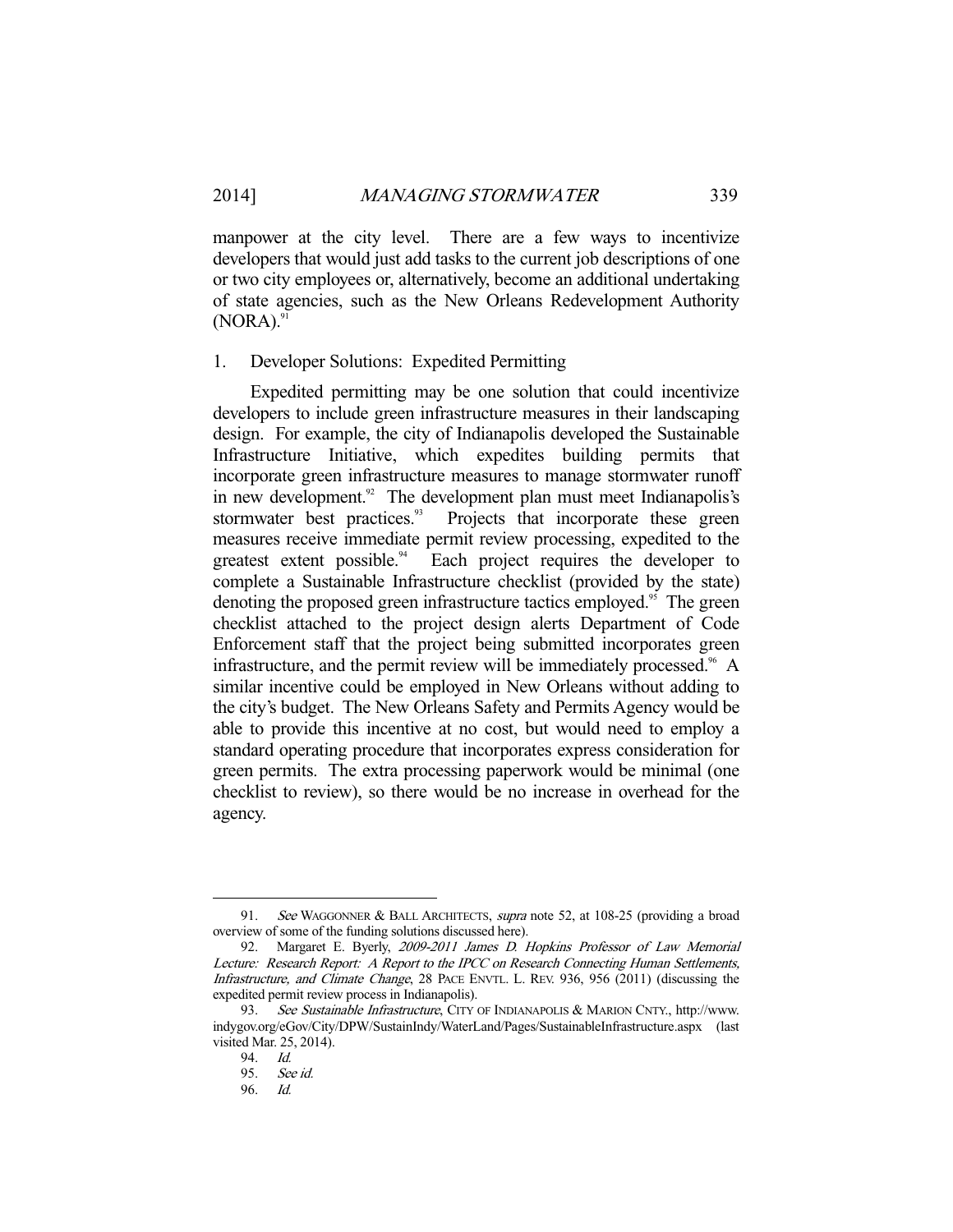### 2. Developer Solutions: Grant Refunds

 Cities like Philadelphia have had marked success with grant programs incentivizing developers' use of green infrastructure in their plans. $97$  A federal grant could be used to fund a rebate program to incentivize developers of single-family, two-family, and multifamily units to incorporate green measures, successfully closing the gap that the draft CZO leaves for holistic green infrastructure policy. A grant could be applied for through the Office of Community Development, which already utilizes the HUD program to create low-income housing opportunities and promote community stabilizing activities. This money could fund a rebate program for developers who employed one or more of the stormwater management measures outlined in the Bayou Land RC&D Stormwater BMP Guidance Tool in their landscaping plans. The rebate request would be submitted to the Office of Community Development (OCD), and upon showing material costs of the green infrastructure measures successfully installed, the costs of materials could be refunded until the grant monies are exhausted.

 Similarly, NORA could provide incentives to developers who bid on its properties with the intention of building low-income housing. NORA currently receives grants from HUD and could seek to increase these fund amounts to incorporate a green infrastructure rebate program that would provide a refund to developers for materials used for green infrastructure in low-income development plans. Furthermore, NORA could potentially require green measures be a part of the landscaping scheme for these developments as a condition of sale. NORA supports green infrastructure measures, having procured a FEMA grant to implement green infrastructure in the Gentilly Woods and Pontchartrain Park areas, which will serve as pilot programs for future green infrastructure measures.<sup>98</sup> Providing incentivization for, or even mandating, the incorporation of green infrastructure in low-income housing development on the land they sell would align with NORA's forward direction. In addition, these pilot programs are essential to serve as models for future projects and, most importantly, provide the metrics needed for organizations to support proposals employing green infrastructure efforts and create a baseline for the overall success of green stormwater management measures.

<sup>97.</sup> Robert B. McKinstry Jr. et al., Unpave a Parking Lot and Put Up a Paradise: Using Green Infrastructure and Ecosystem Services to Achieve Cost-Effective Compliance, 42 Envtl. L. Rep. (Envtl. Law Inst.) 10,824, 10,831 (2012) (discussing Philadelphia's successful green stormwater program).

 <sup>98.</sup> Interview with Colleen McHugh, New Orleans Redevelopment Auth. (Jan. 9, 2014).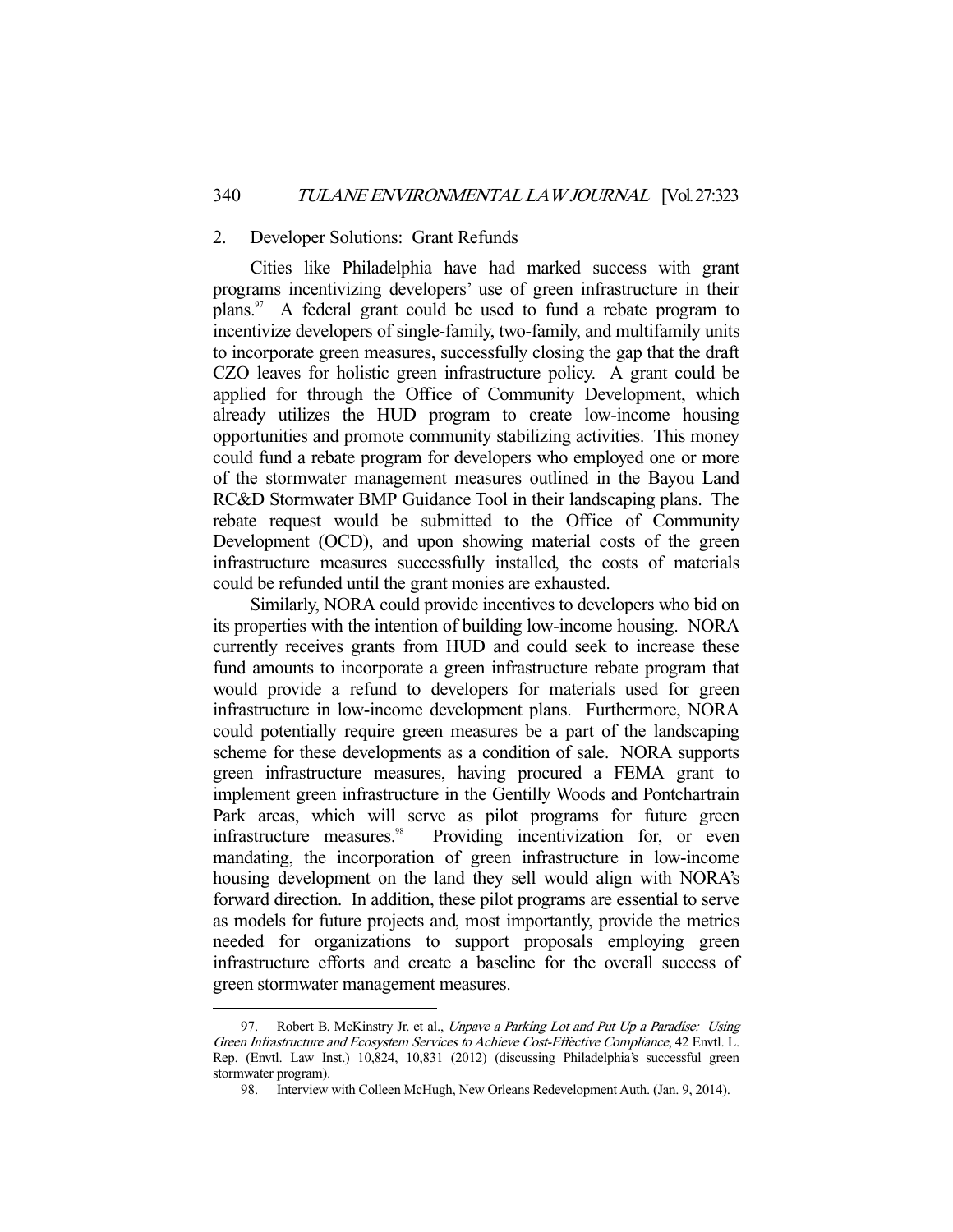## B. Landowner Incentivization

 Because there are no mandates for single-, double-, and multifamily dwellings to incorporate or implement green infrastructure measures, private homeowners must do so on their own. Comprehensive stormwater management mandates may not come down for years to come—if ever. Therefore, homeowners and other landowners must choose to participate in stormwater management. Such measures will serve to support the community as well as indicate to the city that the public is ready for green infrastructure and sustainable stormwater drainage methods; private participation will prove community support. Knowing that they are doing a good measure for their community and for the environment overall may be enough to get homeowners to consider green measures, but it usually takes some sort of incentive to prompt private participation. Incentive mechanisms allow local governments to encourage the voluntary participation of existing landowners and private homeowners in green infrastructure, in contrast to a mandated retrofit policy. There are several incentives that have been successful: grants and stormwater utility fees are among the most frequently used.

# 1. Landowner Solutions: Grants

 In the context of green infrastructure, grants are a funding alternative to stormwater utility fees. Grants are sums of money awarded for a particular purpose. Grant money can come from a variety of sources, such as taxpayer contributions to state and federal funds, donations from corporations seeking to reap tax benefits and increase goodwill, and genuine philanthropic bodies seeking to promote the overall welfare of others.<sup>99</sup> Grants usually involve some form of "grant" writing" inclusive of either a formal written request or an online application specifying the purpose for which the awarded monies will be used.<sup>100</sup> Grants generally require the beneficiary to meet certain criteria, because grants are usually set up to fund endeavors that satisfy a discrete end, such as improving community health in depressed neighborhoods or restoring a blighted area.<sup>101</sup> If those requirements are met and the application is approved, the monies will be disbursed to the beneficiary.

<sup>99.</sup> A Detailed Introduction to (Government) Grants, GREENPLANTS.COM, http://www. greenplants.com (last visited Mar. 25, 2014).

 <sup>100.</sup> See id.

 <sup>101.</sup> Id.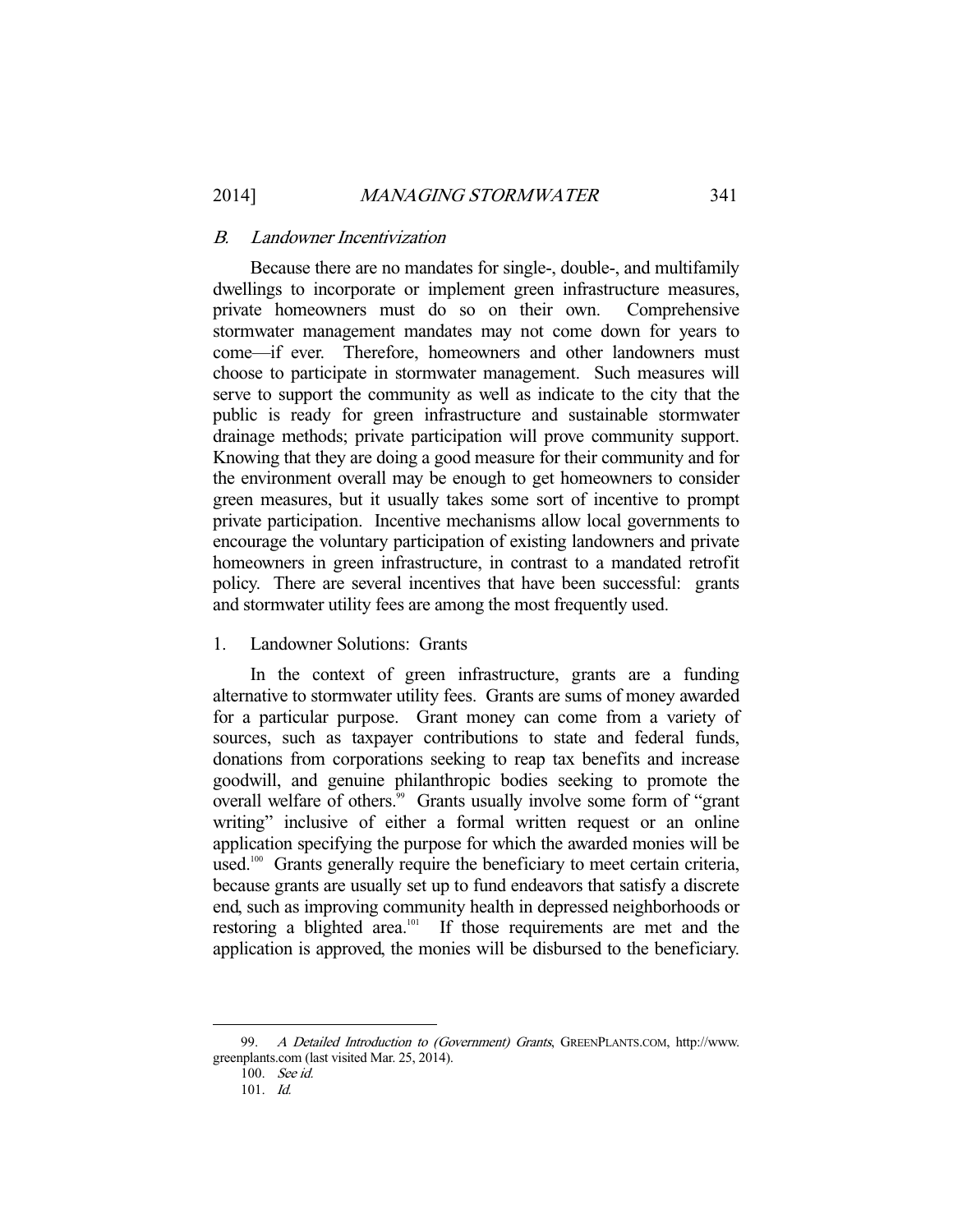Awarded grant monies are used to fund only those activities that would further the purposes specifically intended by the grant.<sup>102</sup>

 Federally funded grants for green infrastructure may come from agencies such as the HUD and the EPA.<sup>103</sup> Federal grants that support green infrastructure, such as HUD's Community Development Block Grant Program, can help to incentivize green infrastructure implementation in low-income communities.<sup>104</sup> These communities are often beset with environmental challenges, and such funds may provide a means for employing methods that would encourage sustainable stormwater management practices by homeowners. Private measures such as these also engender a sense of community, serving to strengthen the neighborhood itself.

 Grants for green infrastructure stormwater management measures could also be written into a state or city budget. Money collected from state taxes could then be allocated to create a grant to incentivize green infrastructure implementation. While a Louisiana state grant might be possible, New Orleans would not likely include funding for green infrastructure grants within the city budget. Considering the New Orleans City Planning Commission's present reluctance to include city expenditures for implementation of green measures into the CIP and the void of funds allocated for green infrastructure or even stormwater management in the Mayor's Executive Capital Budget, it appears that the city is not willing to incur the cost of its own green infrastructure implementation, let alone create a fund for private landowner incentivization. Thus, incorporating green infrastructure *grants* into the city budget would likely fail the vote.

 Procuring grants for private landowner incentivization could potentially come from the efforts of local New Orleans universities.<sup>105</sup> Universities local to New Orleans, such as Tulane University and University of New Orleans, feature urban planning and development in their curriculum.106 Each university also employs an in-house grant writer who could potentially undertake the task of applying for grants

 <sup>102.</sup> Id.

 <sup>103.</sup> Water: Green Infrastructure—Funding Opportunities, EPA, http://water.epa.gov/infra structure/greeninfrastructure/gi\_funding.cfm (last updated Jan. 11, 2013).

 <sup>104.</sup> Id.

<sup>105.</sup> See Rain Garden Rebate Program, RUTGERS COOP. EXTENSION WATER RES. PROGRAM, http://www.water.rutgers.edu/Projects/RGRebate/RGRebate.html (last updated Feb. 11, 2014) (providing an example of a successful rebate program facilitated through the university incentivizing private landowner rain garden installation).

 <sup>106.</sup> The Department of Planning and Urban Studies at the University of New Orleans and Tulane Regional Urban Design Center at Tulane University School of Architecture.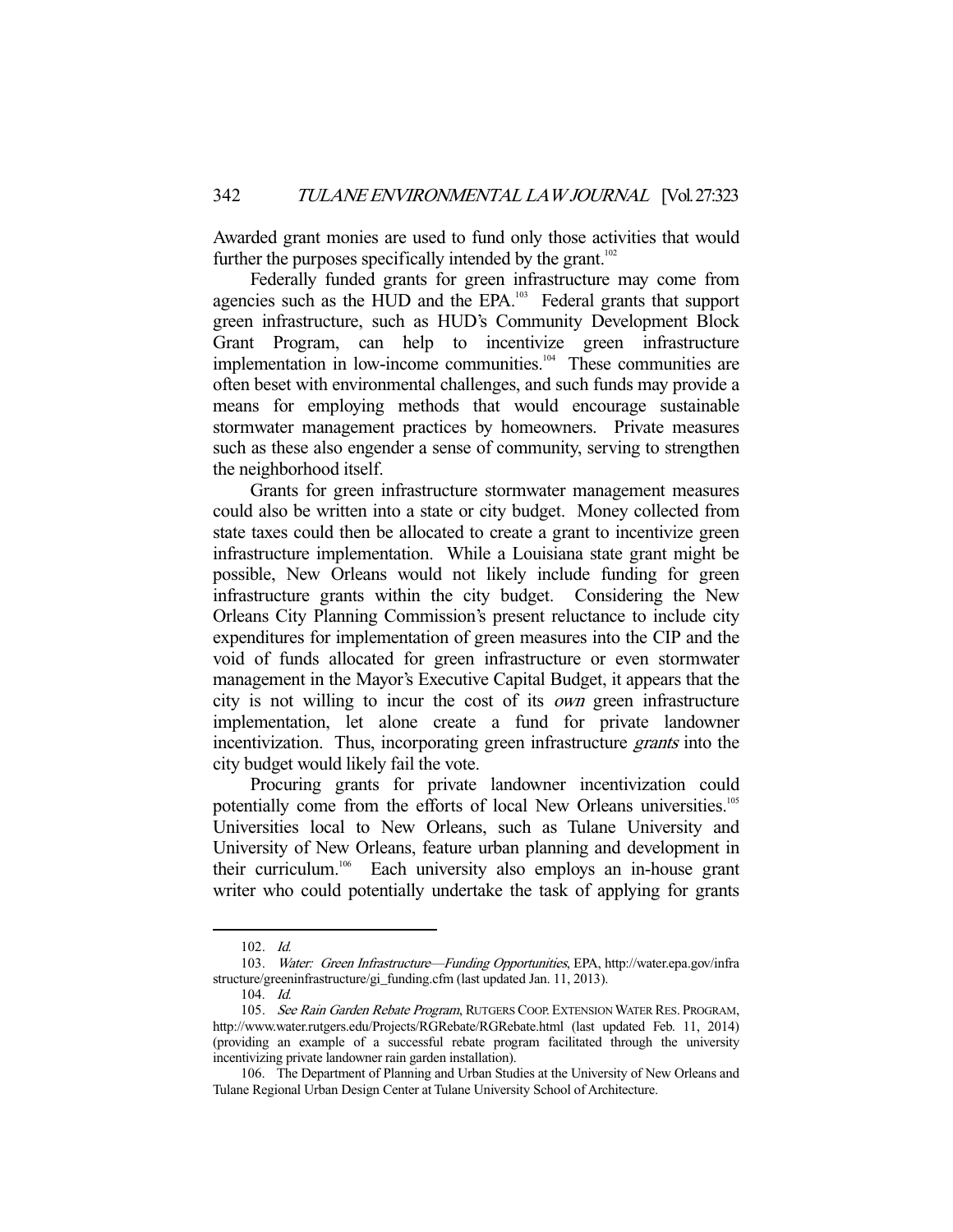from private philanthropic resources. The funds procured would serve to benefit both the awarded universities as well as their surrounding communities. The university awarded the grant funds would be responsible for managing the disbursement of green infrastructure rebates to qualified private landowners. These private landowners would make their requests for rebates on their green infrastructure stormwater management efforts directly to the university department. At the university level, a department employee could be given the additional responsibility of reviewing refund requests and serve as a liaison with the accounting department. Alternatively, a student position could be created for refund request processing for students enrolled in urban planning programs, garnering either credit or a small stipend allocated from the grant award.

## 2. Landowner Solutions: A Stormwater Remediation Fee

 New Orleans could greatly benefit from a stormwater remediation fee comparable to Maryland's Stormwater Management—Watershed Protection & Restoration Program discussed in Part V.B.3. But implementing stormwater fees in New Orleans is no easy task, in part because the S&WB would need to be given the legal authority to implement these fees. The S&WB was created as a municipal corporation and has no power to implement taxes and fees on its own accord.<sup>107</sup> Permitting such fees would take the support of the entire city—not just the approval of city council—and granting the S&WB the legal authority to implement stormwater utility fees might require legislative action.108 The S&WB recognizes the need for stormwater utility fees and cited them as a likely part of its drainage system funding plan outlined in its 2011-2020 Financial Plan and Rate Study.<sup>109</sup> Within the plan, the fees were assessed as revenue fees in order to pay for operation and maintenance of the drainage system. To support its request for an implementation of stormwater drainage utility fees, the S&WB has employed Raftelis Financial Consultants to analyze the proposed fee rate and develop policies to support user fees for drainage

 <sup>107.</sup> La. Op. Att'y Gen. 99-0024 (1999), available at http://lensnola.wpengine.netdnacdn.com/wp-content/uploads/2013/05/AGOpinionSWB99.pdf.

 <sup>108.</sup> Id.

 <sup>109.</sup> Sewerage & Water Bd. of New Orleans, Financial Plan and Rate Study 2011-2020, CITY OF NEW ORLEANS 4 (Sept. 28, 2011), http://www.nola.gov/getattachment/City/SWB-Reform/NewOrleans-RateStudyReport.pdf/.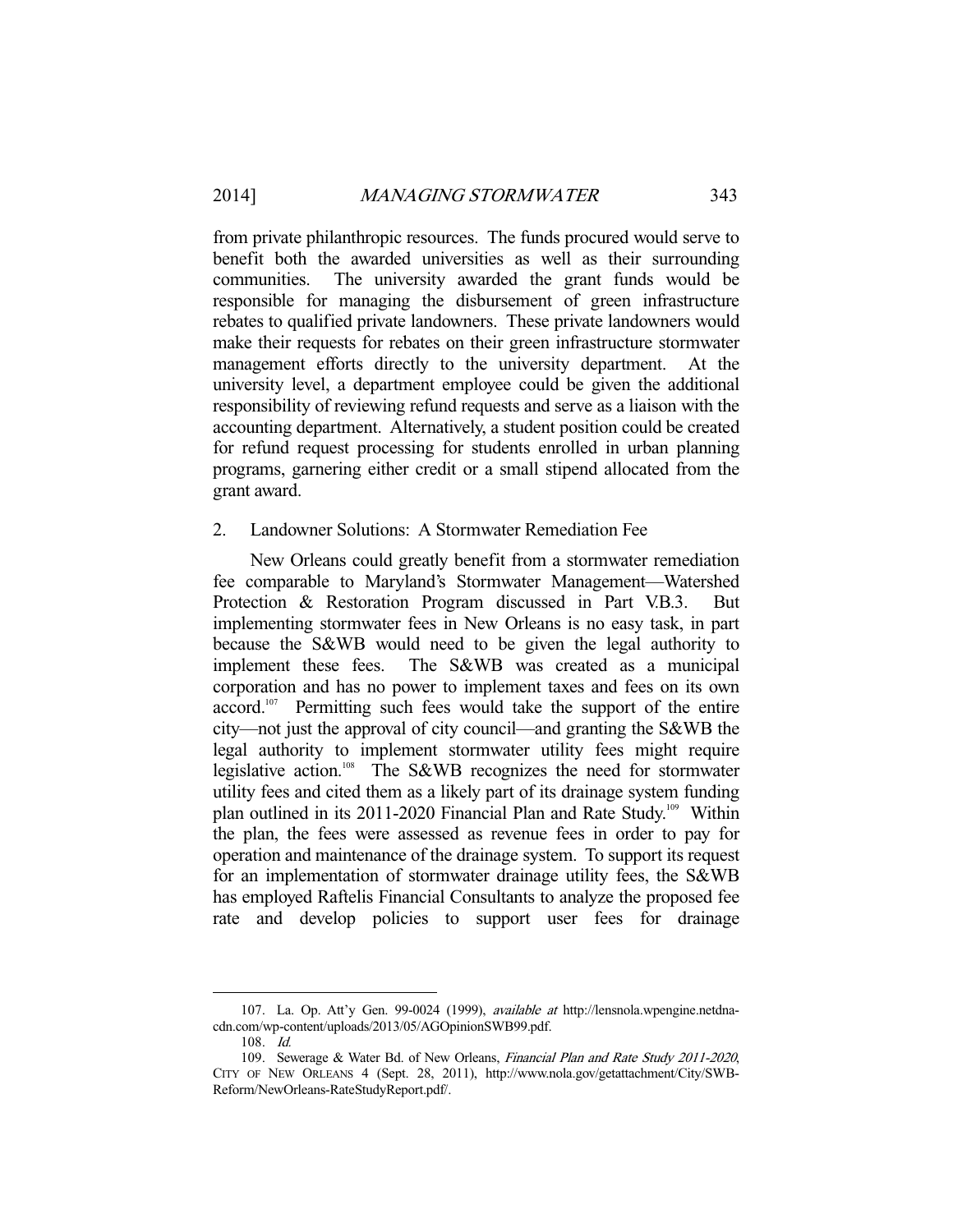management.<sup>110</sup> Green infrastructure needs to be a part of these policy considerations.

 Stormwater fees are based most often on the amount of impervious surface covering the land where the fee is being implemented.<sup>111</sup> The fee rate is structured in direct proportion to the amount of impervious surface on the property: the greater the amount of impervious surface on the land, the higher the stormwater fee.<sup>112</sup> This is the most equitable type of stormwater fee, as the charge is for the proportion of stress the property places on the drainage system.<sup>113</sup> Stormwater fees that are based on the size of the lot of land do not take into account that the property may be able to retain and absorb rainwater in storm events.<sup>114</sup> Similarly, stormwater fees that are based on a property's metered water flow are also inequitable because the amount of water used by a property bears no relation to the amount of stormwater runoff generated by the amount of impervious surface on the property.115 For fees to be proportionate to the burden the property creates on the drainage system, care must be taken to inventory the imperviousness of each property subject to charge. The use of high-tech mapping software (as was used by the city of Philadelphia) is one way to inventory the gross area and impervious area of properties.116 While this determination is a research-intensive task, the equitable identification of the burden on the drainage system legitimizes the rate of the stormwater remediation fee.

 Many times, stormwater fees are too low to provide any incentivization that might prompt a homeowner to take action. Some stormwater fees can be as low as \$2, which is insufficient to prompt private participation at the homeowner level.<sup>117</sup> The policy planning for stormwater utility fees must take into account when the proposed fee would be too small to either promote abating behavior or warrant a rebate to reward abatement efforts.<sup>118</sup> The proposed fees would need to be large enough to create an incentive to employ green infrastructure on

<sup>110.</sup> See Letter from Robert K. Miller to Financial Committee, *supra* note 42.

 <sup>111.</sup> Fact Sheet: Funding Stormwater Programs, EPA 3-4 (Apr. 2009), http://www.epa. gov/region1/npdes/stormwater/assets/pdfs/FundingStormwater.pdf.

<sup>112.</sup> *Id.* at 3.

 <sup>113.</sup> See id. at 2-4.

 <sup>114.</sup> Id. at 2.

 <sup>115.</sup> Id.

 <sup>116.</sup> See Stormwater Billing, CITY OF PHILA., http://www.phila.gov/water/Stormwater\_ how.html (last visited Mar. 25, 2014).

<sup>117.</sup> Hale W. Thurston et al., Using Economic Incentives To Manage Stormwater Runoff in the Shepherd Creek Watershed, Part I, EPA 11 (Oct. 2008), http://nepis.epa.gov/Exe/ZyPURL. cgi?Dockey=P1002Q4G.TXT.

 <sup>118.</sup> Id.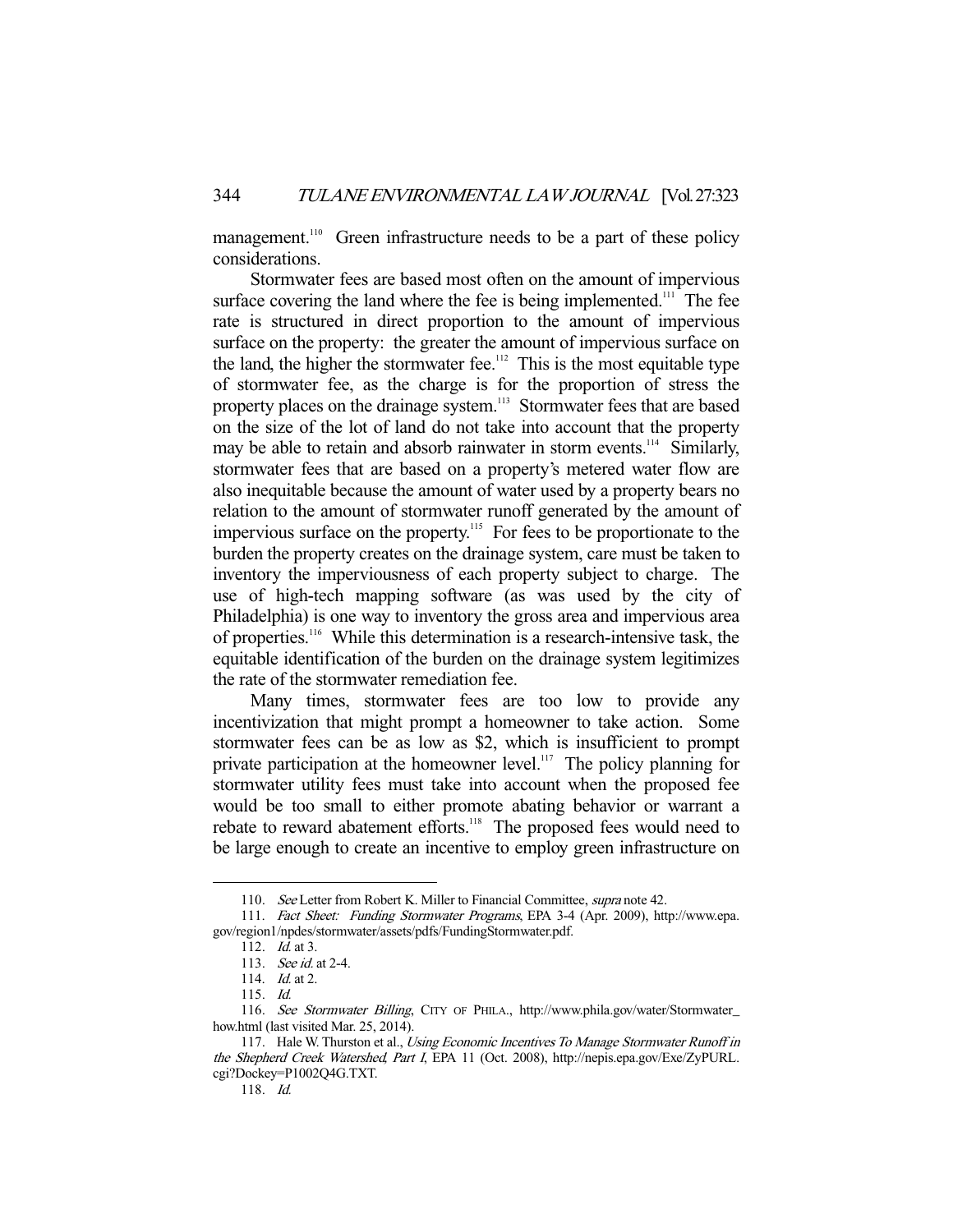properties that have enough impervious surface to make an impact on stormwater drainage. Therefore, the rate of an incentivizing fee would need to be greater than a fee covering only the operation and maintenance costs of the stormwater drainage utility. The new stormwater fees in New Orleans could not merely include the costs of operating the utility if they are meant to incentivize; an additional fee would need to be assessed to incentivize landowners. This additional fee could be used to establish something like a rehabilitation fund or future grant funding. The fee and the potential rebate would need to be high enough to prompt dispersed stormwater best management practices. Creating a stormwater fee that includes rehabilitation and restoration, such as that employed in Maryland, could legitimize the amount of the incentivizing stormwater fee charged to customers.

3. Maryland: A New Orleans-Friendly Stormwater Remediation Fee Structure

 In April 2012, the Maryland Legislature passed a bill requiring nine counties to implement a stormwater *remediation* fee.<sup>119</sup> The fee is used not only for the operation and maintenance of its stormwater utility; the fee also serves to fund the restoration and protection of the local watershed.<sup>120</sup> The ordinance requires each county and/or municipality to deposit the fee into a local watershed protection and restoration fund, after having specified which portion of the stormwater remediation fees were allocated for watershed protection and restoration projects.<sup>121</sup> The county or municipality must also specify the uses of the money in the fund; the fund can only be used for watershed protection and restoration, and funds may not revert or be transferred to the general fund of any county or municipality.<sup>122</sup> This kind of stormwater fee could be sufficient to create the kind of incentive needed for private landowner participation in green infrastructure in New Orleans.

 Following Maryland's model, in an effort to prompt property owner action, New Orleans could establish a rehabilitation and restoration fund to which a certain percentage of the stormwater fees could be directed. For example, if the S&WB determined that for every square foot of impervious surface there would need to be a 7-cent fee charged monthly to cover the maintenance and operation of the stormwater drainage utility, then the fund might legitimize an additional 3 cents to fund the

 <sup>119.</sup> See H.B. 987, 2012 Gen. Assemb., Reg. Sess. (Md. 2012).

 <sup>120.</sup> Id. 121. Id.

 <sup>122.</sup> Id.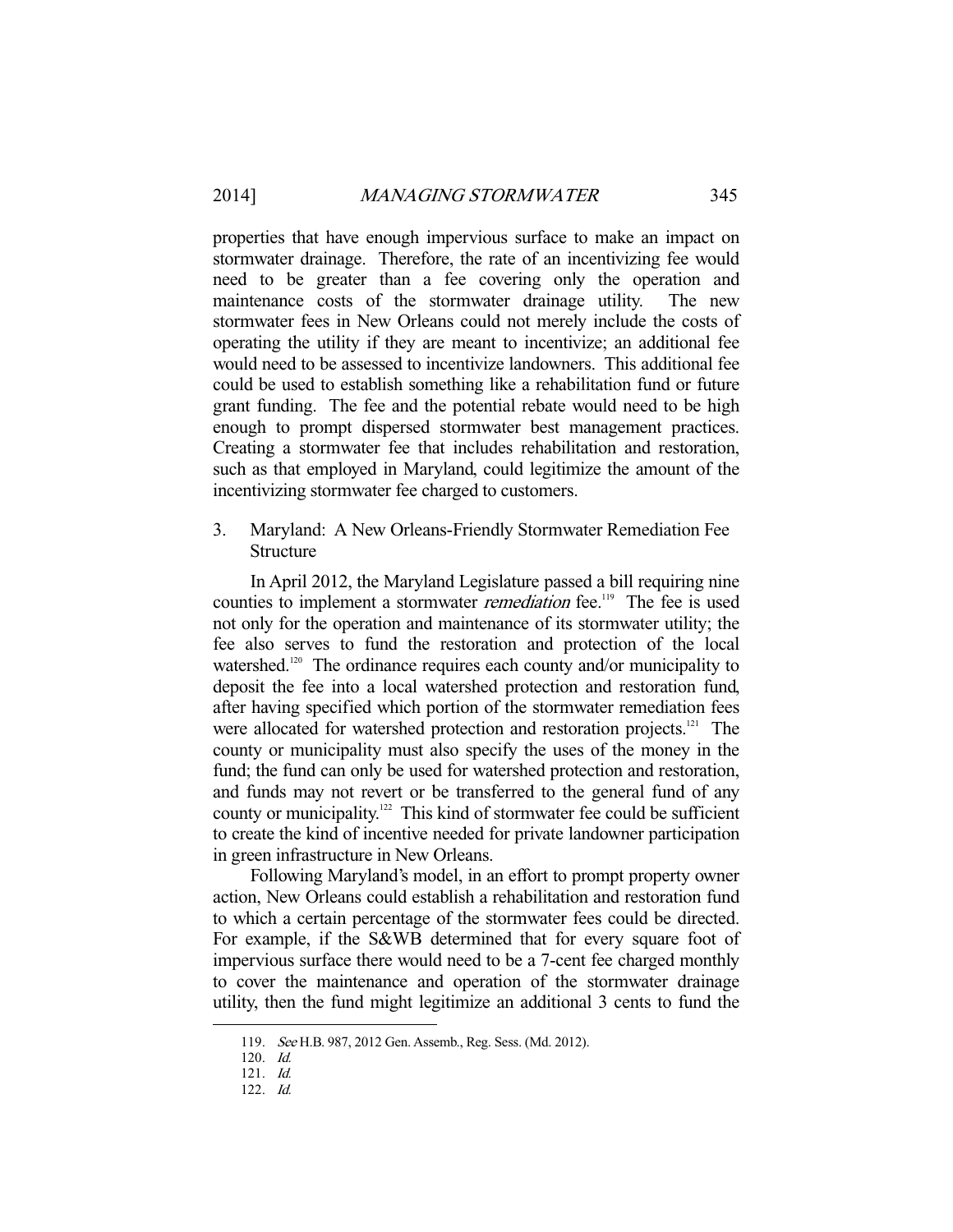rehabilitation and restoration fund, thus generating a fee large enough to incentivize.<sup>123</sup> This is the type of rate structure that must be considered by Raftelis Financial Consultants in order to create a fair rate structure that balances both ends sought—the costs of the utility and the restoration fund.

 Another consideration in rate structure is geographic specificity. Because stormwater drainage affects neighborhoods very differently, the gross property/impervious surface rate could differ between geographically distinct areas within New Orleans. Those with a higher rate of flood occurrence may pay a higher rate until the area's stormwater management successfully controls rain events. Such fees could be reevaluated periodically, so that metrics could potentially support a lower fee.124 On-site management of stormwater by private landowners would serve to lower the cost of the stormwater utility fee in the landowners' own neighborhoods. In conjunction with the Army Corps of Engineers, FEMA has created the Hurricane and Storm Damage Risk Reduction System (HSDRRS) for the city of New Orleans, including maps documenting the drainage basins for each neighborhood.<sup>125</sup> Or, more comprehensively, FEMA's Region VI Flood Maps are available online and use interactive web mapping to identify flood hazard areas in New Orleans.<sup>126</sup> These maps could be used in conjunction with the fourteen distinct planning districts that the City Planning Commission of New Orleans has broken the city into for planning purposes.<sup>127</sup> The planning district maps could provide a basis for the neighborhood breakdown for stormwater drainage evaluation. Whatever combination used, it is possible to identify localized flooding hazards caused by stormwater events in order to develop stormwater utility rates relative to the flooding that occurs in a landowner's neighborhood.

 <sup>123.</sup> These rates are an example only.

 <sup>124.</sup> Such metrics would be the responsibility of the S&WB.

 <sup>125.</sup> USACE General Design Support Services and Multidisciplinary Planning Primarily Within the Limits of the New Orleans District, ESPEY CONSULTANTS, INC., http://espeyconsultants. com/projects/usace.php5 (last visited Mar. 25, 2014); HSDRRS FEMA Accreditation Map, ESPEY CONSULTANTS, INC., http://espeyconsultants.com/images/HSDRRS.jpg (last visited Mar. 25, 2014).

<sup>126.</sup> Flood Information Portal FEMA Region 6 Counties, FED. EMERGENCY MGMT. AGENCY, http://maps.riskmap6.com/LA/Orleans/ (last visited Mar. 25, 2014).

 <sup>127.</sup> See CZO Planning District Maps, CITY OF NEW ORLEANS, http://www.nola.gov/cityplanning/draft-comprehensive-zoning-ordinances-(czo)/czo-planning-district-maps/ (last visited Mar. 25, 2014); *Planning Districts*, CITY OF NEW ORLEANS, http://www.nola.gov/getattachment/ 67f87d04-404f-4177-b063-dcdb32072781/Citywide-Planning-Districts/ (last visited Mar. 25, 2014).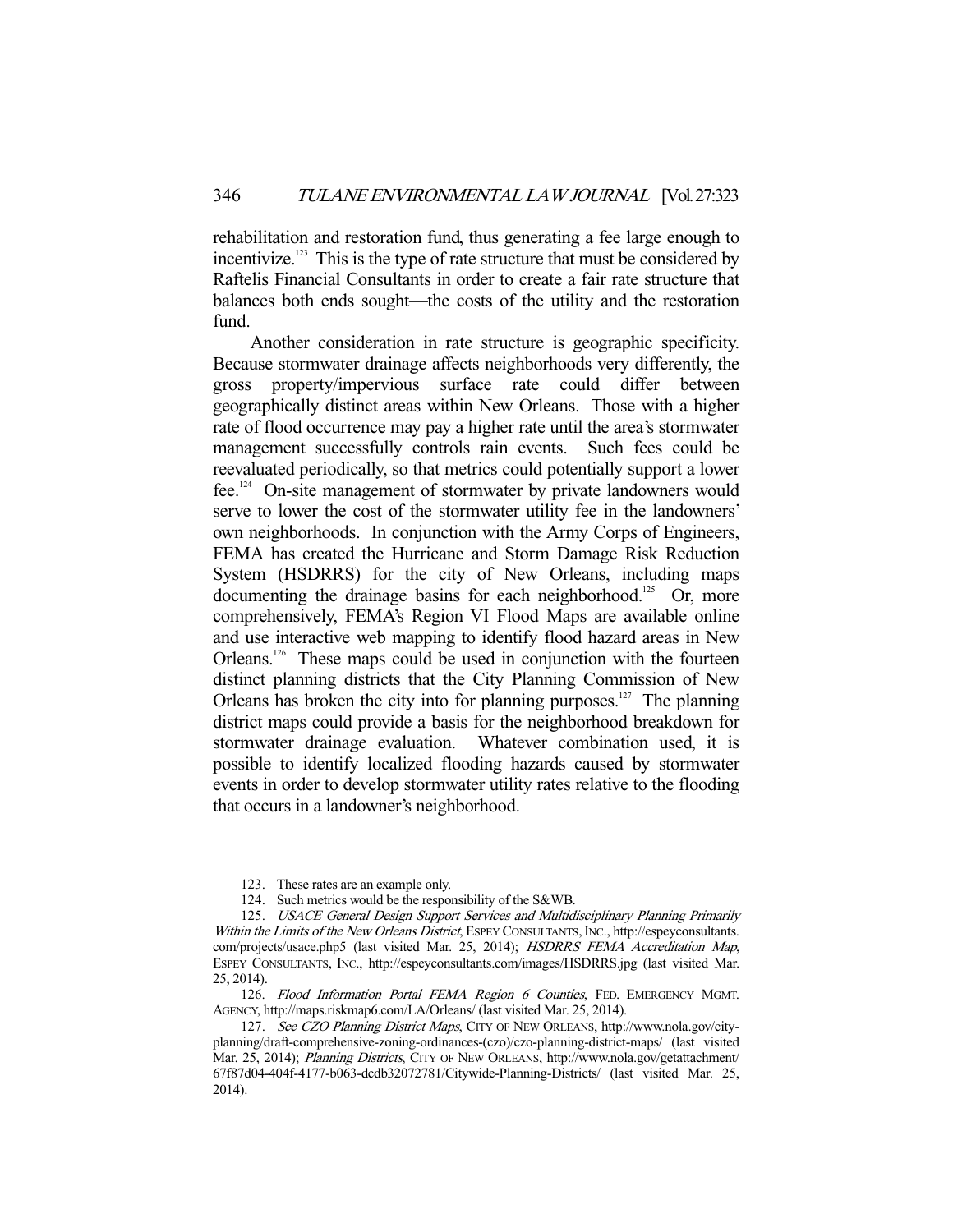Furthermore, the rehabilitation and restoration fund would be neighborhood specific, and monies from the funds would be used to employ green infrastructure measures that mitigate stormwater in the feepayers' own community. Depending on the level of civic participation in the area, people directly affected by the stormwater remediation fee would have a say in how those monies were spent, such as a vote on where the green infrastructure measures would be best employed and in what order the projects should proceed. The funds would be managed by the S&WB, and disbursement of the rehabilitation and restoration funds could come from city-approved project proposals benefitting the appropriately related neighborhood. These neighborhood green infrastructure projects would be best used as learning opportunities for homeowners who have not yet taken any stormwater mitigation measures and to educate the overall community. This could be a task undertaken in conjunction with local schools and youth groups, as well, further serving to tie people with their neighbors and neighborhood, ultimately improving overall societal well-being.

## VI. ENSURING SUCCESS IN NEW ORLEANS

#### A. Education

-

 A stormwater remediation fee that is large enough to provide incentives for green infrastructure participation would require the cooperation and the support of the community. This means education of the public before the stormwater remediation fee is even passed by the legislature. Creating a supportive community educated about the benefits of such measures will alleviate some of the resistance that new utility fees often garner from the public. A public education program for New Orleans must begin now and must become increasingly aggressive in order to reach as much of the affected public as possible before any stormwater remediation fee can be successfully implemented.

 There are already efforts in place to educate New Orleans residents. In December 2006, Groundwork New Orleans began providing education about, and implementation of, rain gardens in an effort to better manage stormwater and street flooding issues. Groundwork partnered with Timberland Boot Company, City Year, Ashe Cultural Arts Center, and the Oretha Castle Haley Main Street Program to install rain gardens in nine sites along Oretha Castle Haley Boulevard—an economically depressed section of the city.<sup>128</sup> Groundwork has also

<sup>128.</sup> Our Raingardens, GROUNDWORK NEW ORLEANS, http://groundworknola.org/Rain gardens.html (last visited Mar. 25, 2014).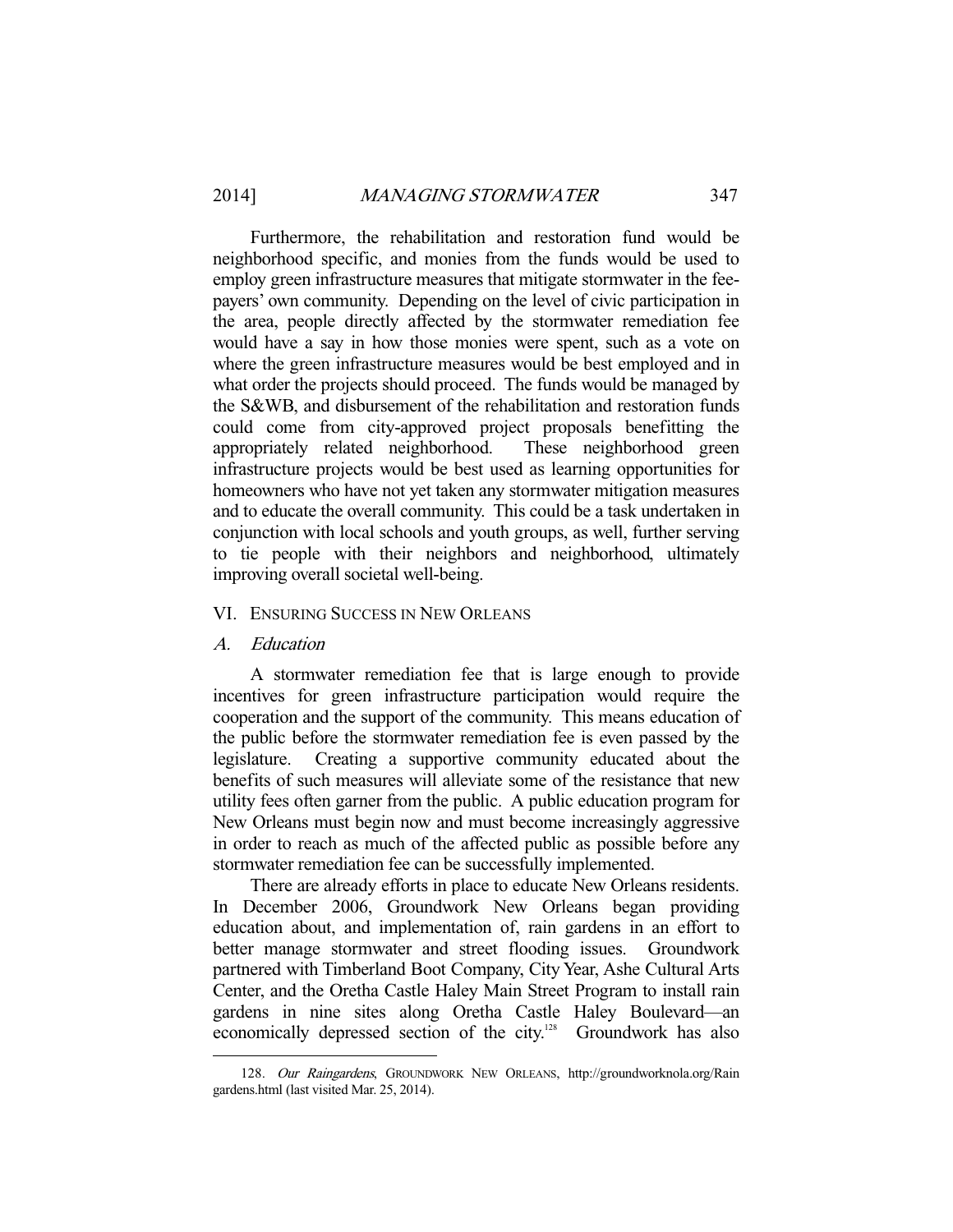partnered with the Andrew Wilson School in the Broadmoor neighborhood to implement rain gardens around the perimeter of the LEED-certified school, helping to fulfill the school's goal of LEED Platinum designation.<sup>129</sup>

 These kinds of education programs raise community awareness and increase local participation in green infrastructure and its maintenance. When a community better understands the methods being employed by green infrastructure, there is a better chance that it may employ its own green infrastructure measures to manage stormwater on-site, further relieving the city's drainage systems. When citizens have a clear understanding of what it takes for sustainable success in stormwater management, it is easier to embrace the unfamiliar, providing a lasting solution to their common problem. New Orleans residents are repeatedly exposed to the health and property hazards of reoccurring stormwater flooding. When they have an understanding of how their support of environmentally sound solutions will ultimately improve the overall social and economic health of their community and the future of their children, there is a greater likelihood that the community will support the green infrastructure measures proposed here.

# B. Technical Guidance

-

 Another important consideration is the need for clear and comprehensive technical documentation to be provided to private landowners undertaking green infrastructure to manage stormwater on their property. This documentation must include all available methods of green infrastructure feasible to the area of installation, inclusive of what materials will be needed (including what plant varieties are best) and how to install them. Technical documentation of green infrastructure implementation must be tailored specifically to the area in which it will be installed. What green infrastructure measures work best in the Gentilly area may not work at all Uptown. Getting the technical documentation right is a key element to employing green infrastructure in a sustainable way.

 To determine which methods work best in certain areas, New Orleans might make use of its RE.invest Initiative technical assistance to create the needed documentation for the city and private landowners

 <sup>129.</sup> LEED, or Leadership in Energy and Environmental Design, is a green building program with different green building prerequisites, customizable to any building project, which provides certification at tiered levels that earn credits incrementally. A full description of Groundwork's rain garden installation in participation within the LEED-designed school is available on Groundwork's Web site. Our Raingardens, supra note 128.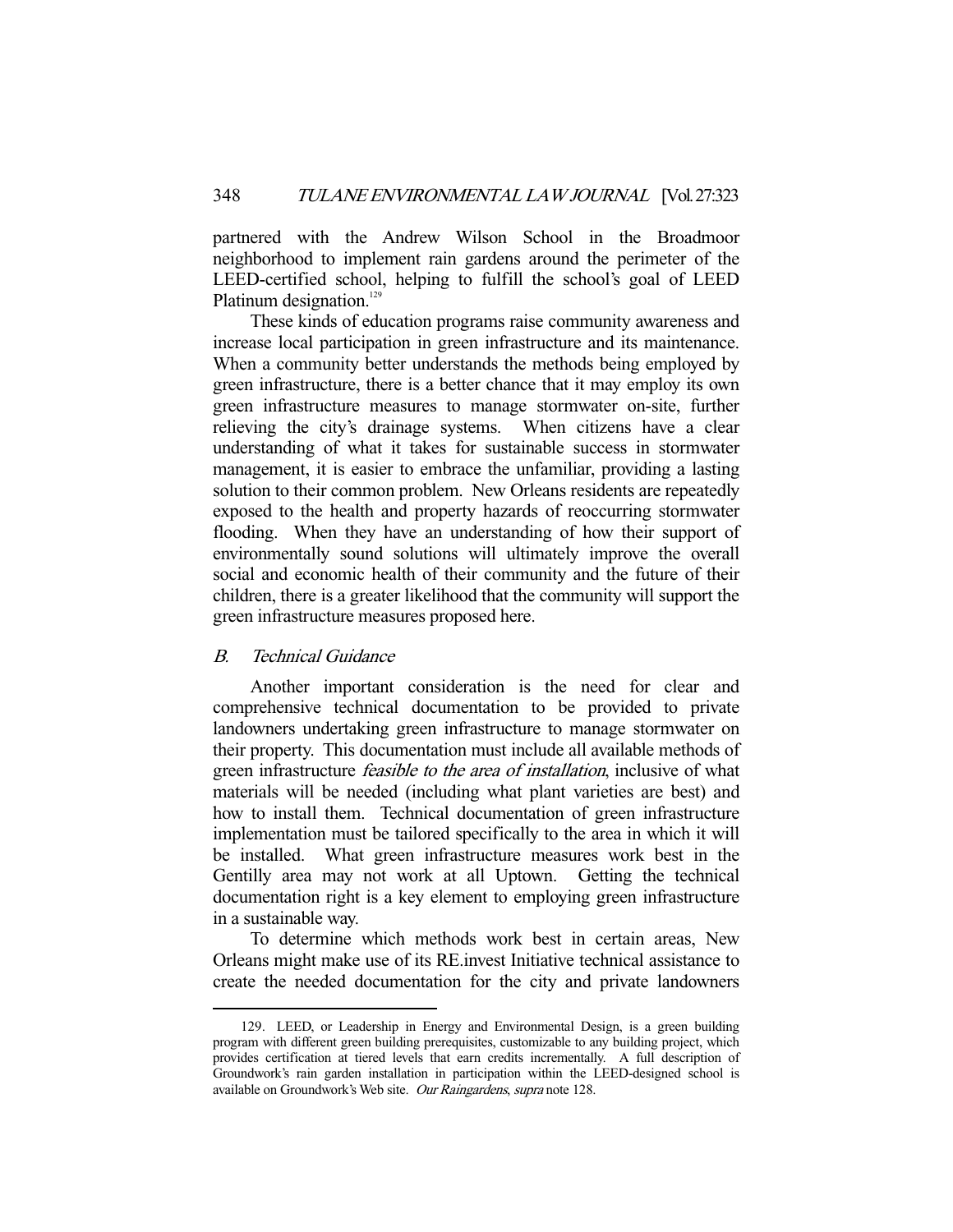alike. Funded by the Rockefeller Foundation, the RE.invest Initiative is a program that partners with eight cities and provides them with a team of leading technical experts to assist in developing resilient infrastructure.<sup>130</sup> RE.invest pairs each city with engineers and legal and finance firms to design, plan, implement, and finance urban stormwater infrastructure systems.<sup>131</sup> On May 22, 2013, RE.invest Initiative announced that New Orleans had been selected to receive help developing a resilient urban stormwater infrastructure system that uses public resources more efficiently.<sup>132</sup> Using the technical expertise provided by RE.invest to develop technical documentation on how to best implement green infrastructure at the neighborhood and private landowner level will create no new burden on city department budgets or personnel. This work would also create an opportunity for New Orleans and its residents to begin implementing the GNO Plan. By utilizing the GNO Plan as a framework for green infrastructure methods to be used in discrete areas, RE.invest's technical experts could creatively and sustainably incorporate parts of the GNO Plan into each design specification. Utilizing national experts to develop a customized plan for specific localized areas ensures the success of green infrastructure implementation and is in total alignment with the RE.invest Initiative's mission and vision for New Orleans.

## VII. CONCLUSION

 Although pumping stormwater has been New Orleans' primary and continued mode of stormwater management, the time has come to rethink how New Orleans manages stormwater drainage. The green infrastructure methods discussed above are employable, viable options for the city of New Orleans at a municipal level and for its citizens at a local level. The suggestions made here meet the environmental goals outlined in the New Orleans Master Plan with their sustainable, green modes. These recommendations also serve to meet the S&WB's commitment made in the second modified consent decree to employ green infrastructure in the remediation measures action plans and make it possible for the S&WB to meet its April 24, 2014, goal of submitting a remediation measures action plan that incorporates green infrastructure

<sup>130.</sup> Press Release, New Orleans Mayor's Office, RE.invest Initiative Announces Partnership with New Orleans To Build More Resilient Stormwater Systems, CITY OF NEW ORLEANS (May 23, 2013), http://www.nola.gov/mayor/press-releases/2013/20130523-re-investinitiative-announces-partnershi/.

 <sup>131.</sup> Id.

 <sup>132.</sup> Id.